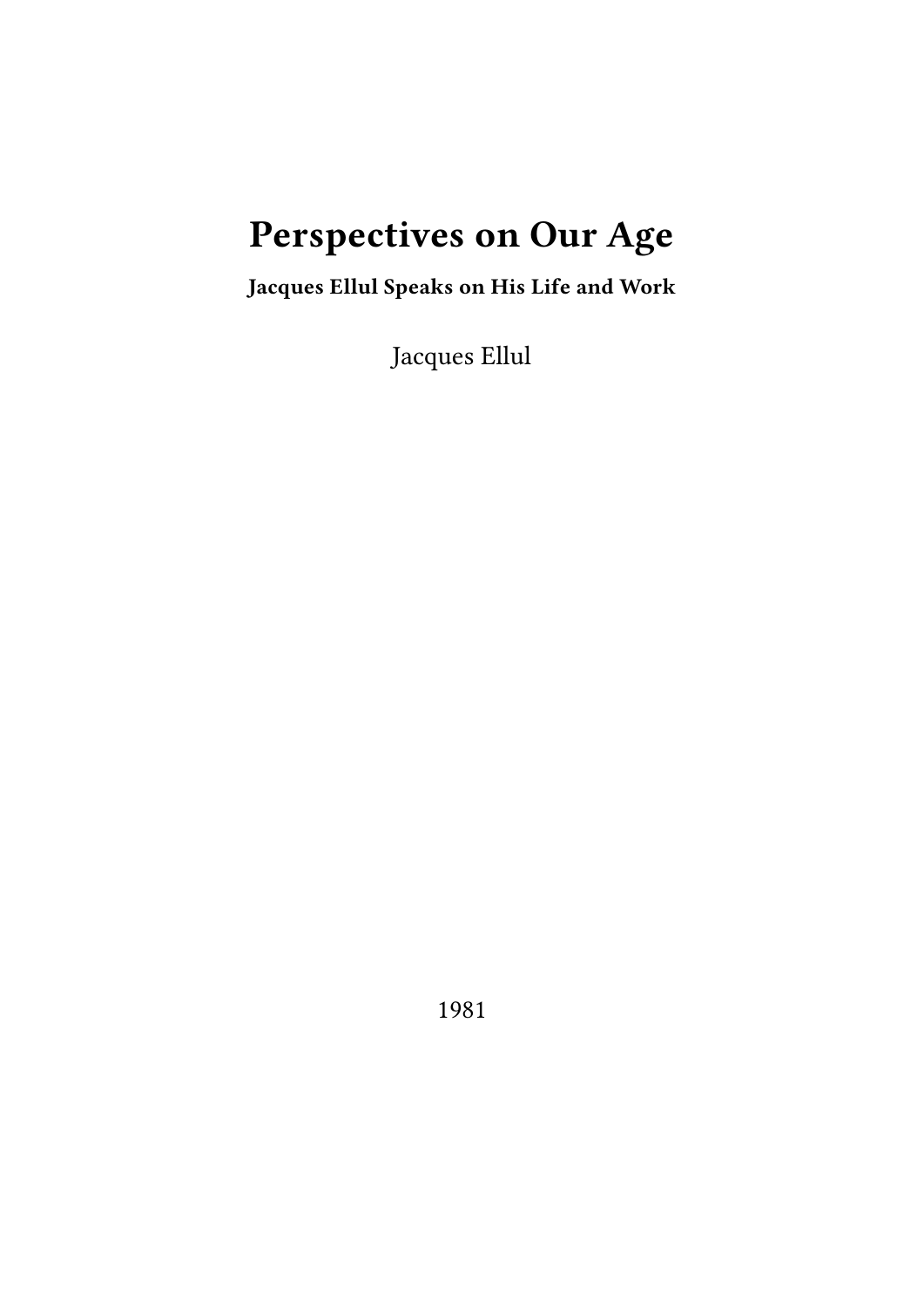## **Contents**

| <b>Understanding Our Age</b> |  |
|------------------------------|--|
|                              |  |

**The Present and the Future 20**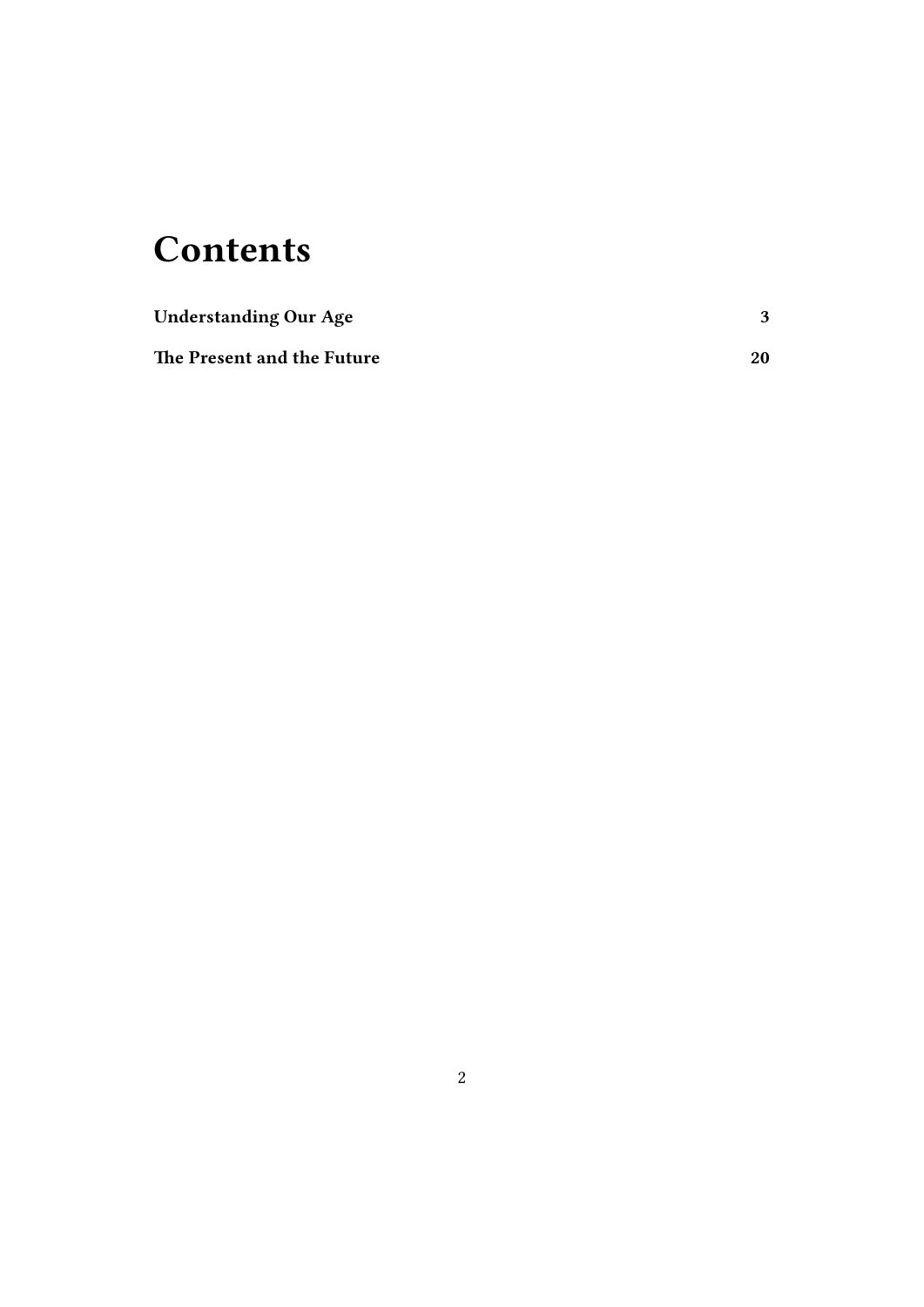### **Understanding Our Age**

My political activity and my reflections based on Marx's thinking led me to establish two rather simple things. First, a good number of Marx's predictions about the evolution of capitalism did not come true. The transformation of the world was far more complex than he had envisioned. The capitalist world had powers of resistance that were not exhausted, despite Lenin's explanations. Second, a very large number of those bourgeois that Marx had talked about disappeared, especially the ineffective and useless portion of the bourgeoisie, the people limited to existing on a private income. Thus, there had been a certain transformation of capitalism too. I therefore wondered if the Marxian analysis of capital and capitalism in the nineteenth century was equally valid in the first third of the twentieth. It was certainly questionable. Next, it struck us, especially in the personalist movement, that there were certain extremely similar trends in both Soviet and capitalist society. Beyond the economic transformations and beyond the political and legal forms, one could find common elements—particularly the need to increase industry at any price and to develop technical objects.

Here, too, we were left with a question. We felt, perhaps because we hadn't read all of Marx, that he hadn't given technique the position it has in our era. The first person, no doubt, who stressed the importance of technique (in the proper sense, which I will try to define below) was my friend Bernard Charbonneau. In 1934, he began to regard technique as the decisive factor, the essential factor in the world we live in—a truly prophetic view. But Charbonneau, who teaches geography, did not create the stir that his ideas merited. He is completely unknown despite his highly remarkable books. It was he who first drew my attention to the phenomenon of technique. I gradually realized that a transformation had indeed taken place since the nineteenth century. Basically, Marx was speaking of a society dominated by the industrial world. In 1930 to 1940, this industrial world was still dominant. But now new trends had emerged.

It struck me that something similar and comparable in both the Soviet and the capitalist worlds was precisely the technical phenomenon. One could start with the extremely simple idea that a Soviet and an American factory were exactly the same thing, just as a Soviet and an American automobile are the same thing. In other words, on a totally elementary level there were common points, and this was a reason to compare the two kinds of organization. Little by little, as we analyzed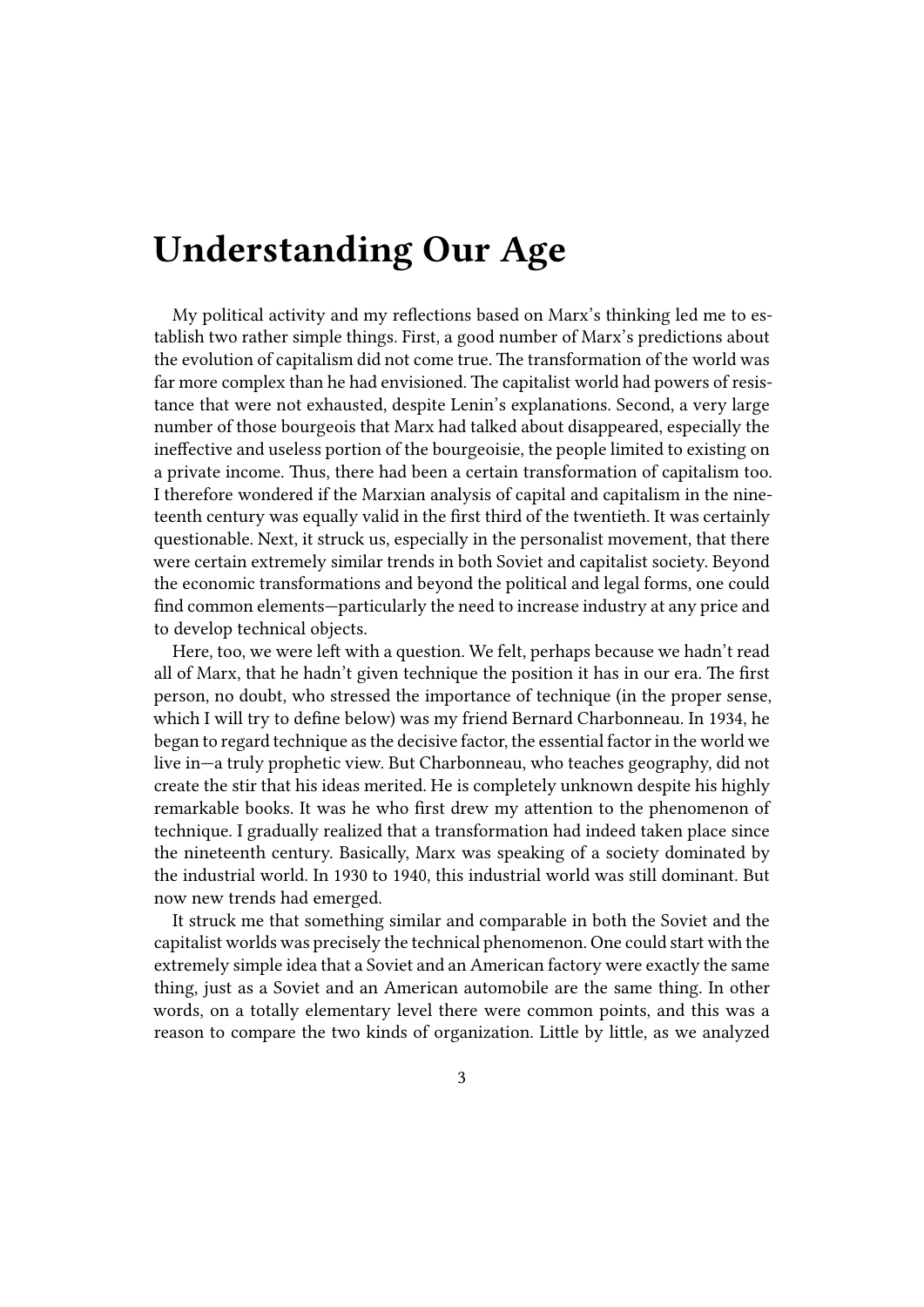the influence of technique and its importance in our society, we came to realize that technique was the most decisive factor in explaining our era. As an explanatory element, it could play the part that capital had played in Marx's interpretation during the nineteenth century.

I don't mean to say that technique has the same function as capital. Nor am I saying that the capitalist system is a thing of the past. I know that it still exists, but capital no longer plays the role it did when Marx was studying it in the nineteenth century. Power in particular and the reproductive capacity of value are no longer tied to capital; they are now inherent in technique.

However, perhaps we ought to be more precise. When I use the French word *technique,* normally translated into English as*technology,* I do not mean exactly the same thing as the French word *technologie,* which is also translated into English as *technology.* We have to be meticulous about this simple point of vocabulary. I know that the two are habitually confused. Etymologically, of course, *technologie* means a discourse on *technique.* That is the true meaning of *technologie.* Now when I speak of *technique,* I am speaking of the technical phenomenon, the reality of the technical. When I view an automobile, the engine of the automobile is in the category of *technique,* i.e., the technical. It is not what the French call *technologic,* even though English usage tends toward *technology* on this point. The study of the engine and the discourse on the engine is *technologie.* But the phenomenon itself must be viewed as part of *technique.* I know the difficulty of this semantic problem in English, for there is only one single word, *technology,* to designate both *la technique* (the concrete thing) and *la technologie* (the discourse, the teaching of the subject itself). But we must absolutely distinguish between the two. It is the same difference as between *society* and *sociology,* or between *earth (g* in Greek) and *geology* (the science of the earth). However, there is a further difficulty. The English word *technology* essentially concerns the work of engineers, chiefly in the industrial milieu. But for me, *la technique* is a far wider concept, referring to efficient methods applicable in all areas (monetary, economic, athletic, etc.). I would prefer that English retain the word *technique.* Thus, in this sense, it is *technique.* In this reality, in this substance—one might say in our Western society—it is *technique* that struck us as the determining element, and also as the determining element in the creation of, say, value.

We know that for Marx, work is what creates value. We are bound to see that in a society which has become extremely technical, the determining factor is both scientific research and the application of science in the form of technique. These statements are not peculiar to the capitalist structure. This is what creates value now; even some (though not all) Soviet and Communist economists acknowledge it. In other words, we have to reread the world in which we now live. Not in terms of the capitalist structure, but in terms of technique.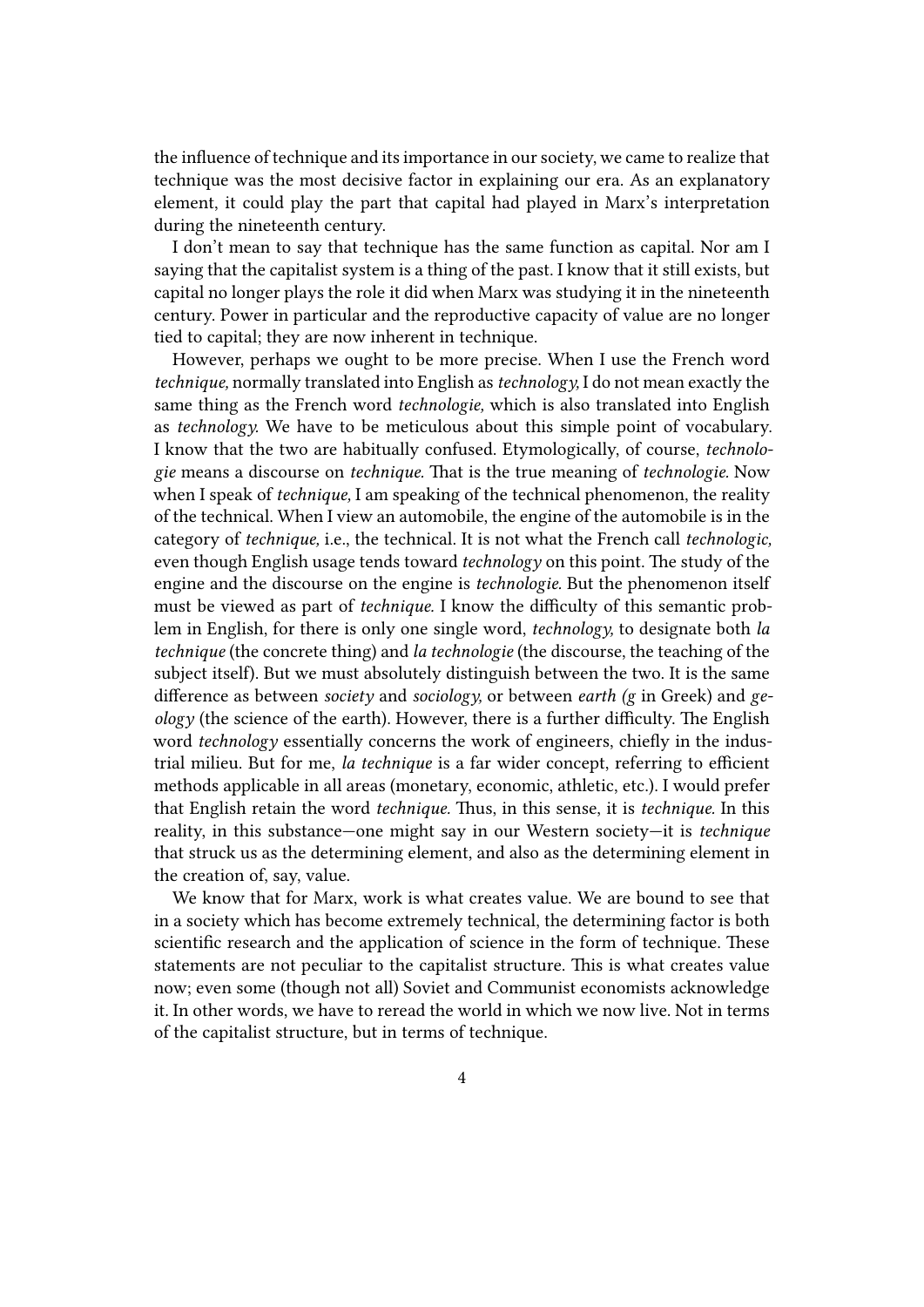The further I advanced, the more I asked myself which phenomenon would have struck Marx as the one most determining our society if he had worked in our twentieth-century milieu instead of the nineteenth-century milieu? Which phenomenon would have struck him as the one most crucial to structuring both the human condition and the political organization? I grew more and more convinced that technique is the element that would have caught his attention. Hence, it was in terms of Marxist thought and with relative faithfulness to Marx that I began to study the phenomenon of technique more and more closely.

Of course, others had more or less discerned the role of technique. I am thinking of Max Weber in particular, and then Lewis Mumford a bit later. But I feel that one cannot fully compare my research to theirs. In Max Weber, we most certainly have a very closely related method, but I cannot say that Weber influenced me. When I commenced these investigations, I was totally unacquainted with Weber's sociology, and I didn't get to know it until 1944. We certainly have a similar approach to issues and a similar sociological method, but there is a major difference between us.

However much of a genius and prophet Weber may have been, the society he analyzed was the society of 1900, or at best, the society of the nineteen-tens and -twenties. He died in 1920. Hence, he did not know the technical phenomenon in its full development. Scholars now generally agree that the watershed between the older society and the typical society dominated by technique came around 1945. In other words, Weber had a particular view of how general the technical phenomenon was. He thought about the bureaucratization of society in terms of technique, but he could not really study the phenomenon himself.

However, many other sociologists have studied certain aspects of our society dominated by technique. I am thinking of Raymond Aron in France and Galbraith and McLuhan in the United States and Canada. Aron has essentially studied industry; Galbraith, the technical, bureaucratic, industrial state and a particular power structure—the technobureaucracy, as it were; and McLuhan has studied the problem of mass media. But all of them, in my opinion, have done only fragmentary research. One cannot investigate the whole modern social phenomenon on the basis of the technostructure any more than on the basis of television. In other words, there is a general, overall view encompassing research on industry, the modern state, and television. This all-inclusive view, this framework, is that of technique. Raymond Aron is very critical about some of my research, finding it much too general and systematized. But it is systematized only in that I try to offer a theoretical explanation for a phenomenon that strikes me as all-encompassing, a phenomenon that covers the whole range of human activities; whereas Aron tends to pinpoint only certain aspects, especially in his studies on industry.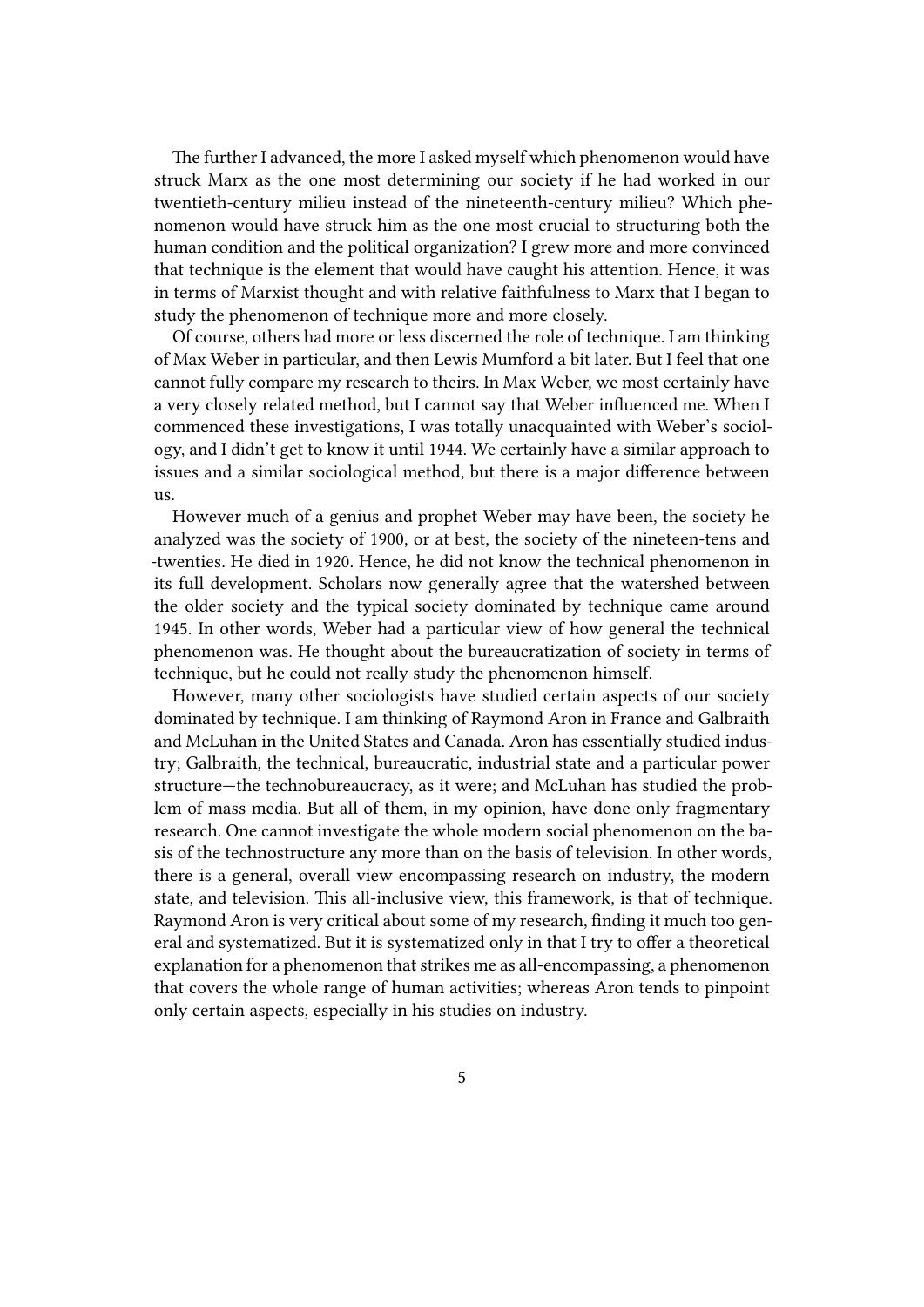In my research on technique, I was ultimately led to situate modern technique in relation to the past. This is obviously very much on the minds of those who say to me, "But people have always used techniques." Of course, people have always used techniques; nor can we say that what we are now doing is unrelated to what was done in earlier times. Nevertheless, I feel we should not reassure ourselves by saying it's basically the same thing. According to Emmanuel Mounier (and this is one of the reasons I broke with him), there is only a difference of degree between a flint arrowhead and the atomic bomb. In this case, I would have to very firmly apply Marx's notion that, on a certain level, quantitative change is qualitative change. Hence, when the human race moved from the flint arrowhead to the atomic bomb, there was a *qualitative* change. Mounier also said: "When you admire techniques so much, just look at your own hand. Is there any technical device more perfect than your own hand?" Well, that's true, of course. But I don't think that this notion allows us to understand in any way the singular and unique character of our age.

In other words, I was led to distinguish between what people were doing in all other societies when using certain techniques, certain technical operations. Clearly, any action of hunting, fishing, building a cabin, even gathering, is a technical operation—a practice. On the other hand there is the phenomenon that we have known in the Western world since the eighteenth century and that has developed during the nineteenth and twentieth centuries; I call it the technical phenomenon.

The great difference between the two is in their respective characters. First of all, there is the participation of the rational. Until the eighteenth century, technique was, purely and simply, a practical matter. In the eighteenth century, people began to think about techniques: they compared them and tried to rationalize their application, which completely changed the perspective. A technique was no longer merely a practice, it was no longer merely an operation. Now, technique passed through a rational intervention, and it had a completely different object; its object was efficiency. When studying the old techniques, one is extremely surprised to see how unimportant efficiency was as a decisive or determining notion. Techniques were used for religious reasons, for purely traditional reasons, and the like. If one technique were more efficient than another, that didn't trouble the users very much. The technical phenomenon, however, is characterized by evaluations of techniques, and comparisons in terms of this criterion of efficiency.

Hence, the technique existing in the Western world since the eighteenth century is qualitatively different. This is not only a question of volume. Technique has assumed different functions. This is the second element which differentiates pre- and post-eighteenth-century technique; technique has left the framework of material applications. When speaking about technique, we have always habitually thought of the machine. But I feel it is a grave mistake to regard technique essentially as machines.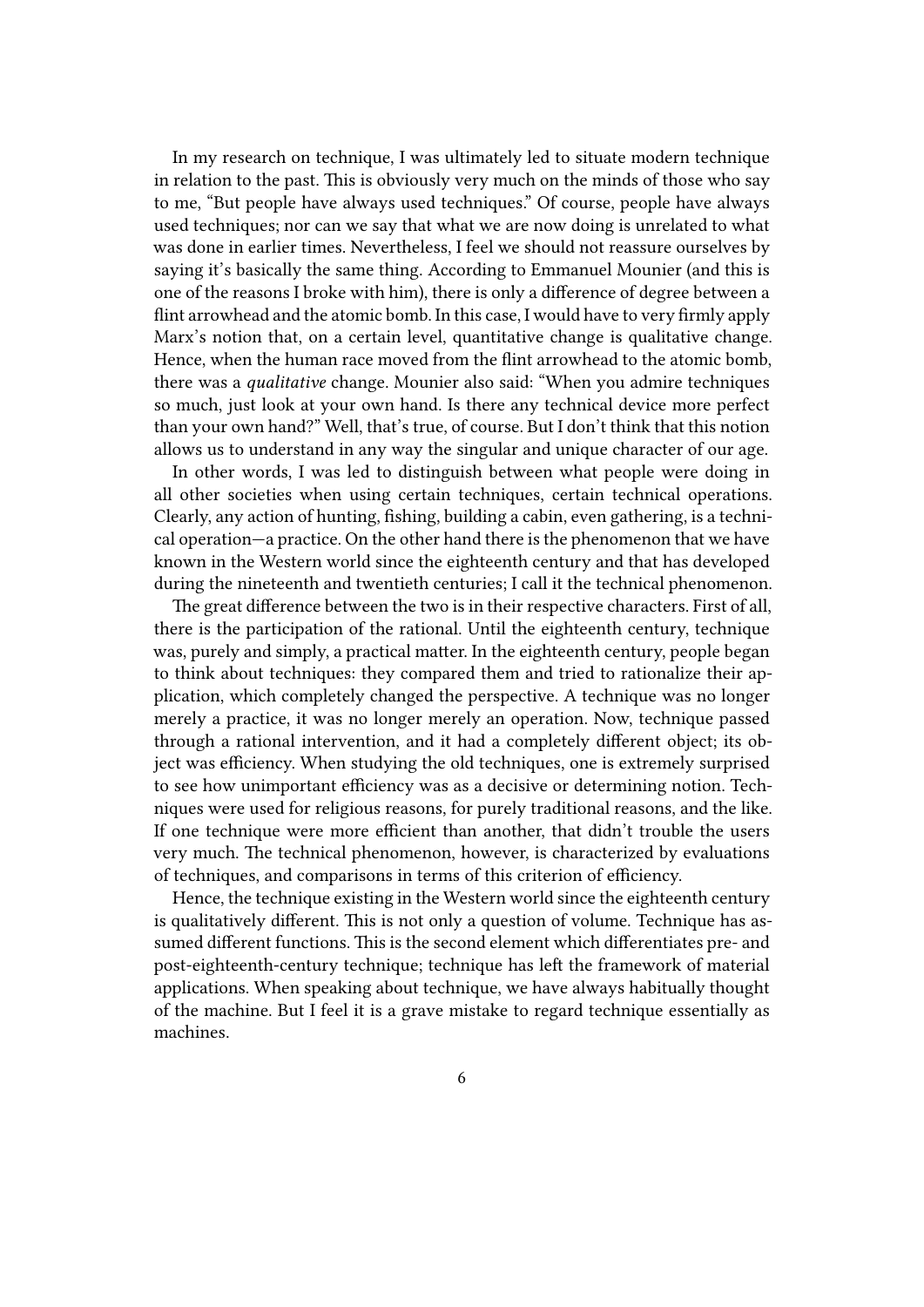At the present, with the development of information techniques and communications techniques, people are coming to realize that the machine, although not a secondary phenomenon, is certainly one of many phenomena in technique. Research on rational and efficient methods is expressed not only in constructions of material devices—machines. It covers and has gradually come to encompass all human activities.

By this, I meant that there is now a precise knowledge of how a group or a society is constituted, evolves, and how one can organize to achieve a certain result. Sociology and psycho-sociology supply us with means to obtain the best returns from a work team, to "place" individuals in a given spot at a meeting in order to increase or decrease their influence, to make an organigram of an organization so that it will be as efficient as possible, to know whether it is better to establish longdistance or short-distance relationships in an administration, and so on. These are simple examples of what I mean when I speak of the techniques of organization in a society. They have been widely applied in human relations, public relations, and the army.

Psychological techniques are exactly the same thing. For instance, I have studied propaganda techniques and advertising techniques, and these *are* techniques. Hence, we see that the technical phenomenon covers not just a small part of our activities—those in which, as is often said, our muscular activity is replaced by the machine. The technical phenomenon is tending more and more to encompass *all* our activities.

There are techniques that we obviously are well acquainted with. Anyone who is involved even slightly in athletics knows that they are no longer left to the intuition of the athlete; today, they are extremely rigorous techniques. A century ago, sports were very spontaneous. Runners or swimmers each had a "style," and each improved individually. But since then, more and more precise rules have been established. A champion's life is thoroughly programmed (food, sleep, and diversity of physical training). And people have minutely studied (often on film) every single gesture, pointing out an error here, a slowdown or speedup there, endlessly correcting each movement so that utmost efficiency may be achieved. Likewise, people have set up a "strategy," seeking the right moment for the runner to accelerate to the maximum. . . . All this is technique.

We are dealing with what is basically a power covering the full range of human life. This expansion of technique to human groups, to human life, is one of the essential characteristics of our world.

A last crucial feature, it seems to me, is the relationship between technique and science. Here too, people normally view technique as an application of scientific discoveries. But this schema is far too simple. At the present, we are faced with a highly complex and ambiguous situation; science can evolve only with the help of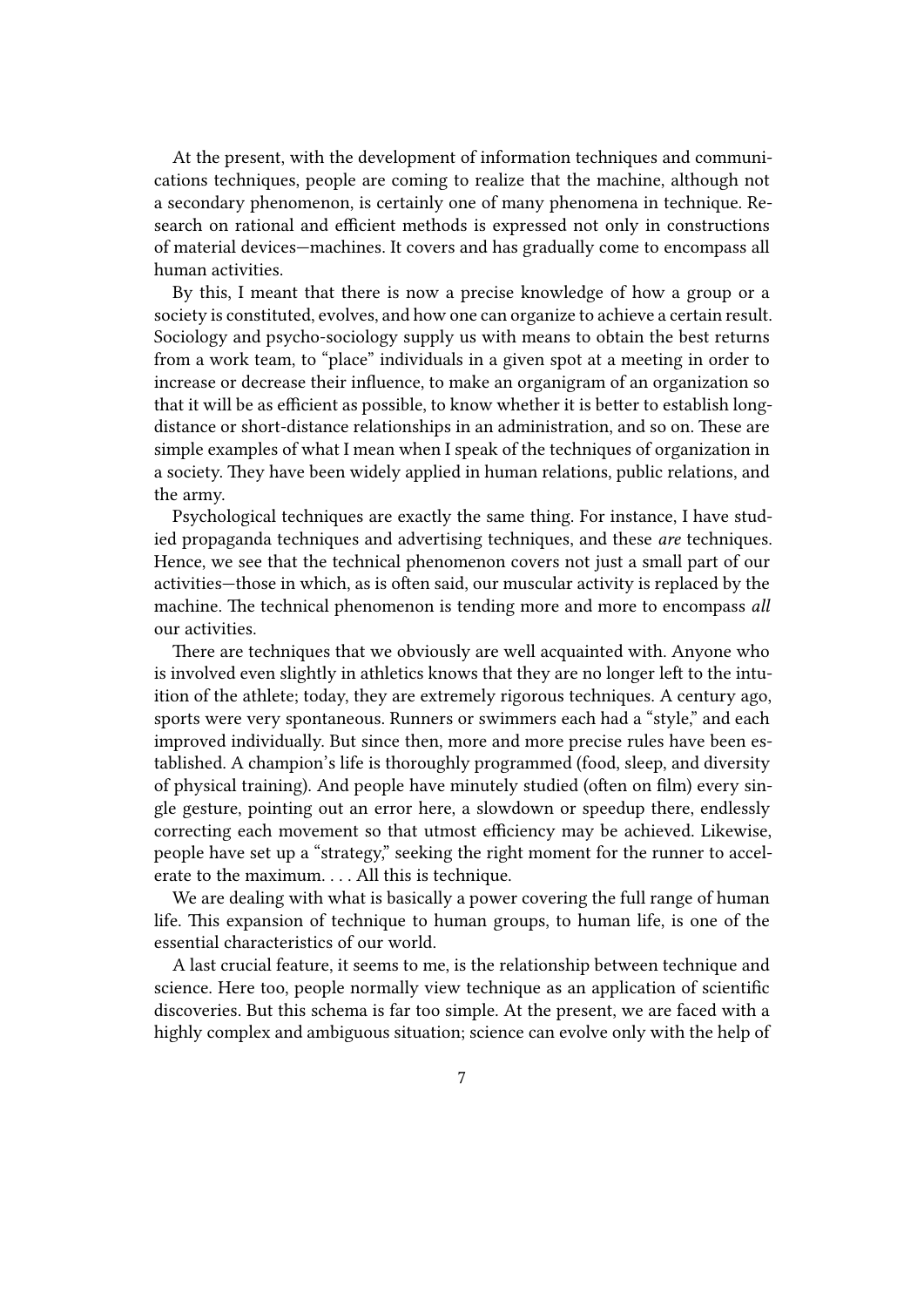technique. One need merely recall the exploration of space to see that science is now tied to the information that the many techniques contribute. In other words, there is no linear relationship between science and technique. The relationship is, first of all, mutual: science/technique and then technique/science.

Beyond that, however, technique likewise results from its own conditioning. A technical innovation is not necessarily the fruit of a new scientific discovery, but most often is an internal, intrinsic development of technique itself. This means that we no longer need science in order to combine several techniques belonging to different domains. These techniques interconnect and combine, resulting in something new, something technically new. Likewise, we know how sterile some scientific discoveries can become for various reasons, over a long period of time, and never flow into the technical domain. Hence, we must abandon this simple view of the relationship between science and technique.

This analysis of the technical phenomenon, along with other factors, led me to criticize the current analysis of the Industrial Revolution. I felt that scholars were overemphasizing the purely industrial phenomenon. The technical revolution, I believed, had already been launched, and the Industrial Revolution was only one of many aspects of it. What permits me to say this is the observation of what took place in Western society when the Industrial Revolution was developing. The state, let me note, appeared at the same time, and in the modern state, with all its structures, one can also note the emergence of administration with a trend toward administrative efficiency, rationality, the use of completely modern devices. We can see the same tendency toward rationalization in law, and we must also recall the rationalization of science, which, having progressed slowly during the fifteen and sixteen hundreds, was truly rationalized in the eighteenth century.

In other words, by taking these three examples—the state, the law, and science— I perceived that it was not only in the area of industry that the technical mentality emerged, along with the concern for rationality and efficiency; this development occurred in many other domains as well. Thus, the great phenomenon during the eighteenth century in Europe was not the use of coal and the construction of machines. It was the change in the whole society's attitude toward a new fact: technical practice. The Industrial Revolution was just *one* aspect of this new practice.

It is astonishing to see historians misinterpret in this way. One need only consult Diderot's *Encyclopédic* in the eighteenth century to realize that people were fully conscious of this change in attitude. At that time, there was enormous interest in machines, but machines as one aspect of technical innovation, as one aspect of the new understanding of human beings or the new understanding of society, which now had to be rational and efficient. One finds this new conception throughout the *Encyclopédie.* Thus, if one no longer regards the Industrial Revolution as the dominant element, the determining element, the problem becomes far more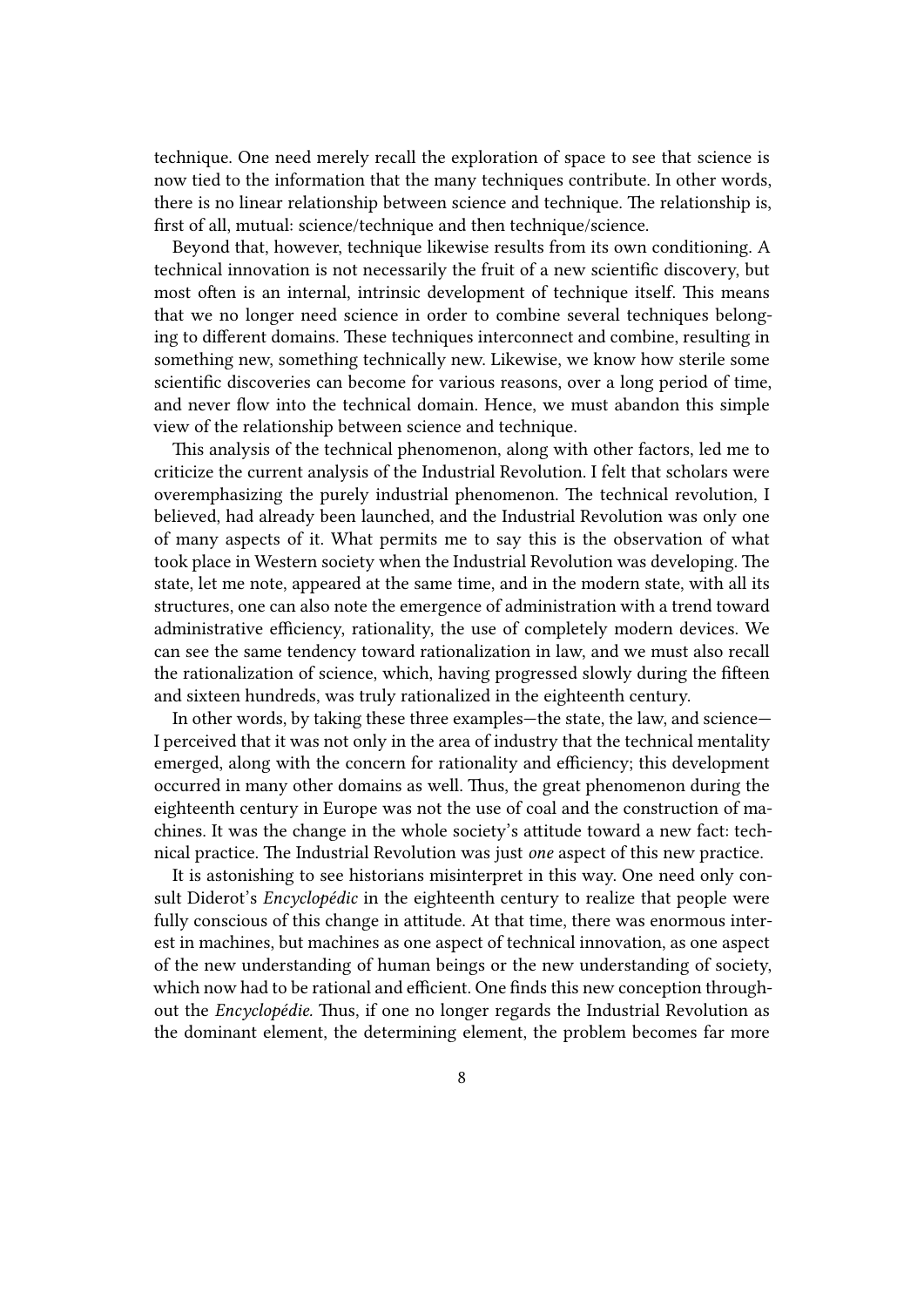vast and complex. There is no longer just an economic problem, say, of how people passed from the craft stage to the industrial stage. The problem is now, why do people apply certain processes both in industry and elsewhere—processes that might have been known in the past but that had never been applied?

It seems to me that certain conditions that had never existed before came about in the eighteenth century. I might very summarily indicate five of them, which, simultaneously, allowed the development of the technical phenomenon.

The first was a significant growth in population. This increase presupposed a better organization, but also the availability of a work force, as well as a far denser, far more dramatic circulation, not only of people but also of ideas.

A second fact was what I might call the social plasticity. That is to say, a very large number of *ancien régime* social structures were destroyed in England and France and then in Germany. Social groups crumbled, and their members had the possibility of moving toward completely different activities. This development turned out to be essential for the Industrial Revolution in the strict sense of the term; it also created a working-class population.

On the other hand (and this is the third aspect), the new era brought inventions by intellectuals and practitioners of a clear technical intention. They felt that one must be able to apply the same system of processes in all domains. This was an intellectual innovation.

And then (and this is the fourth element), this development was grafted onto a very long technical maturation, which went on for something like two hundred and fifty years in Europe. This maturation consisted of very small progressions which slowly accumulated, though never appearing to be decisive or to have any structure. This was contrary to what had occurred in the Roman Empire or in China during periods of technical developments. In addition, this maturation may also explain the emergence of the clear technical intention.

Finally, an important factor was the accumulation of capital for utilizing the industrial means, as well as all the technical means. Naturally, capital was necessary, especially when the private entrepreneur was operating. This was the first time since Roman days that Western society accumulated a certain amount of capital from commerce per se.

These five elements together led to the development of the old to the new society, one aspect of which was the Industrial Revolution.

In these conditions, technique, I felt, had gradually become the key phenomenon of our whole society, not only because it gradually encompassed all activities, but also because it could evolve only on the basis of certain values. That is to say, technique is not just a practice; it also presupposes values—an intellectual or a spiritual attitude consistent with the demands of technique. Furthermore, it requires a certain social structure. I just mentioned that the Industrial Revolution came about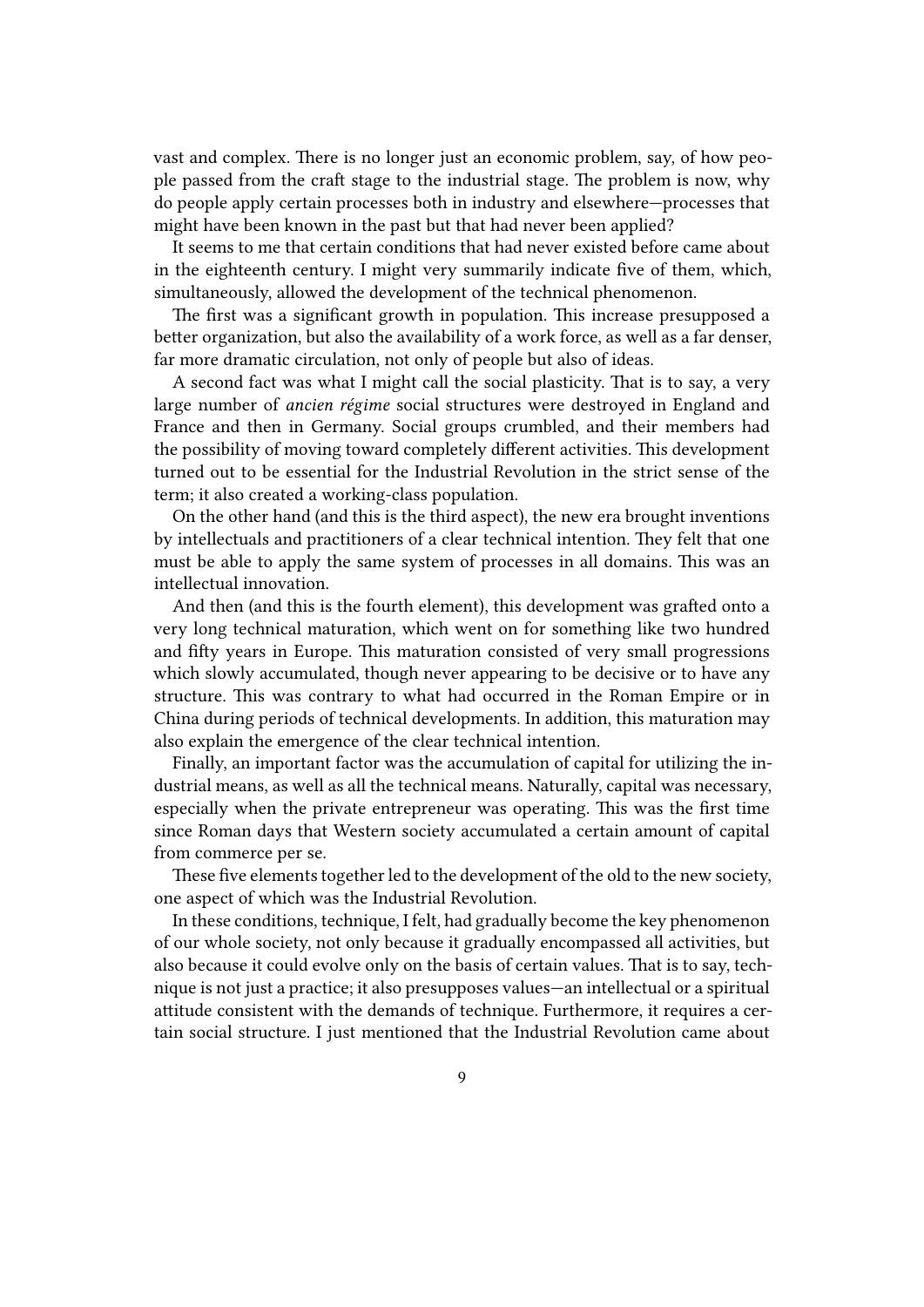only because of new values—rationality and efficiency—and because of a change in social structures. Well, *what had occasioned the technical phenomenon now became a demand of technique for continuing its own development.* You see, in growing, technique requires that human values be in exact accordance with technical development and that social structures develop purely in terms of technique. This, I believe, shows that nothing in a society remains intact once technique begins to penetrate.

I should indicate that values which are indispensable to technique include utility values and, until very recently, work values. We must not forget that in ancient societies work was not a value. It became a value precisely when the techniques required that people be put to work. We are dealing here with a frequent misunderstanding. People always claim that techniques economize on work (and this is quite correct). *But this is based on the conviction that we are meant to work all the time*! This was by no means the conviction in earlier societies. For two centuries now, we must note, the West has worked a lot more than any previous society.

In reality, work has changed character. It is no longer a curse as in the Middle Ages. On the contrary, it has become a positive value because it is indispensable for capitalist and industrial development, and also for all technical development. All people must be integrated in the work process, albeit, of course, with the hope, with the promise, with the utopian expectation, that we will finally no longer *have* to work! This is part of the dual effect of technique, which makes people work to their maximum (Taylorism—time and motion study—is one aspect of technique), but always with the prospect that technique will totally and radically take over for us and replace us when we can finally do nothing. In the nineteenth century, this became an essential value of a world dominated by technique.

There is another essential value, however, and that is happiness. I would like to cite what Saint-Just said: "Happiness is a new idea in the world." He was right. Happiness was indeed a new idea, but not in the elementary sense that other societies had never had the notion of happiness, or that people had never desired happiness. The new element was that people now realized that happiness was based on certain material conditions. The eighteenth and nineteenth centuries abandoned the idea of spiritual or intellectual happiness in order to have this material happiness, consisting of a certain number of essential consumer goods. And hence, in the nineteenth century, happiness was linked to a well-being obtained by mechanical means, industrial means, production. The new thing that Saint-Just spoke about was that, in the past, happiness could appear as a very vague, very distant prospect for humanity, whereas now, people seemed to be within reach of the concrete, material possibility of attaining it. That was why happiness was to become an absolutely essential image for the nineteenth-century bourgeoisie, and for mod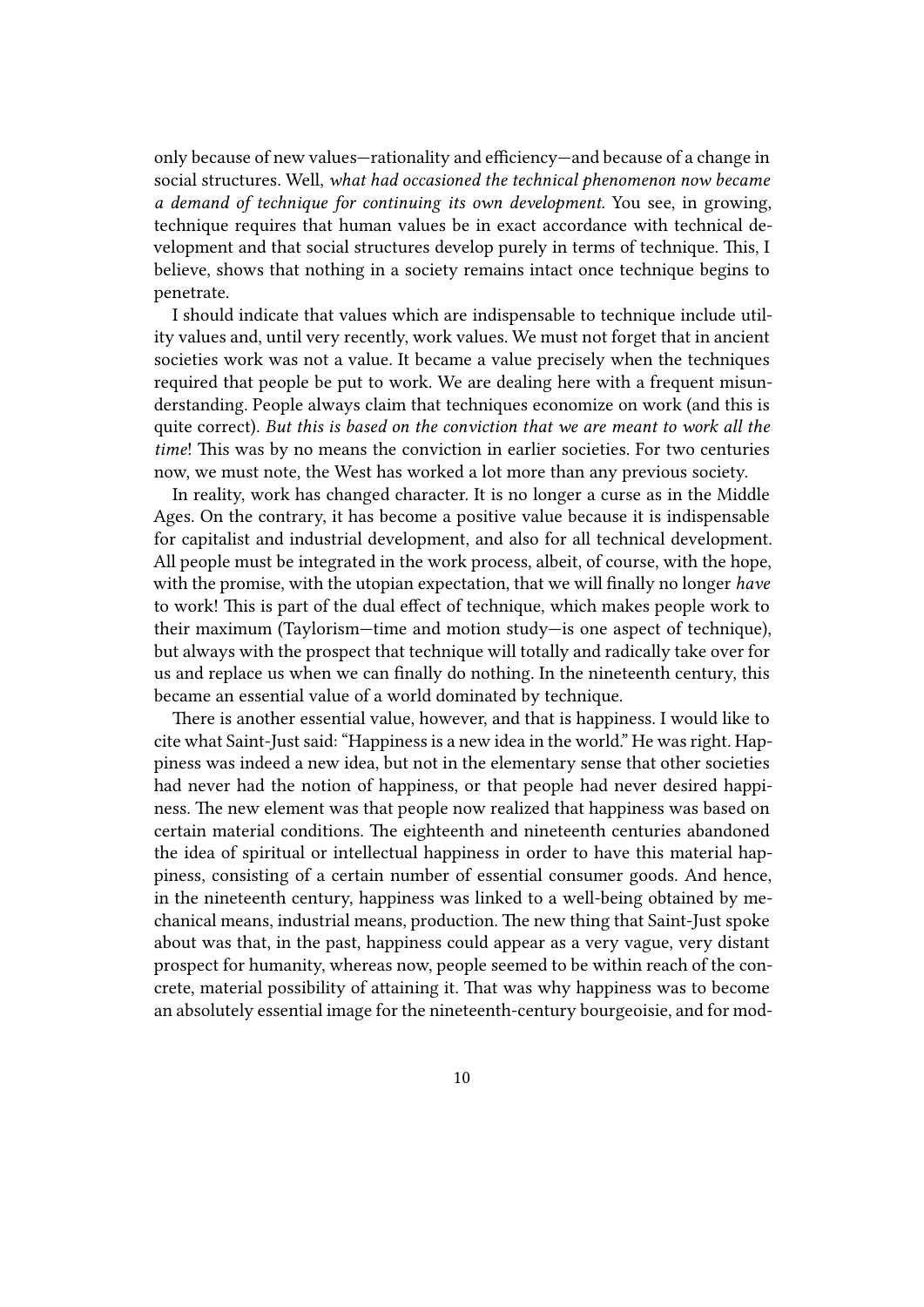ern society. Happiness was attainable thanks to industrial development, and this image of happiness brought us fully into the consumer society.

Now one can almost say we have come to realize that consumption does not assure happiness. We are passing through a crisis, a crisis of values. I just mentioned that work too, as a value, was passing through a crisis. It was the new development of technique that brought about a crisis in the values that allowed the initial development of technique. I also noted that technique not only presupposes adapted values but also demands a social structure allowing the development of technique. We must realize one very simple thing. Every time technique penetrates an environment that is not made for it, it will upset that environment. I am thinking especially of how technique and the techniques involved in industrialization are influencing the Third World.

We can say that wherever the local work force was called in for purposes of industrialization, the result was total disruption—not just partial, but total disruption of the entire country. The reason is very simple: the people who become workers in industry leave their families and come to the city. Not only do they work at jobs previously unknown to them; not only do they earn their livelihoods in a different way; but, above all, they completely escape the social control of their milieu. They now live in the city, uprooted. They have escaped the natural authority of the paterfamilias, and their resources no longer depend on the tribal or patriarchal structure. They have their own individual resources. In other words, the mere summoning of workers causes a destructuring of the family, a setback and ebbing of the economic mode in which the entire population lived, and a certain moral uprooting.

Perhaps we should expand on this point. Traditional societies, we must recall, have no individual morality. Indeed, morality is really the normalized behaviour of the group, with each person individually expected to live as the group does. Once people are torn away from the group and live as workers in industry, then, whatever their level, they no longer depend on the social control of the group. They then need an individual morality to compensate; but they have none.

These people have not gone through the long process. They have not travelled the long road which took centuries in Europe: the long transition from a tribal structure to an individual morality. Hence, the disintegration we perceive wherever an industrial development begins in a Third-World country.

From a social point of view, however, I think that we can also note the transformation of our own society under the impact of technique. And here, I would like to indicate the difference between our society dominated by technique and the societies issuing from the Industrial Revolution—that is, between mid-twentiethcentury and nineteenth-century society.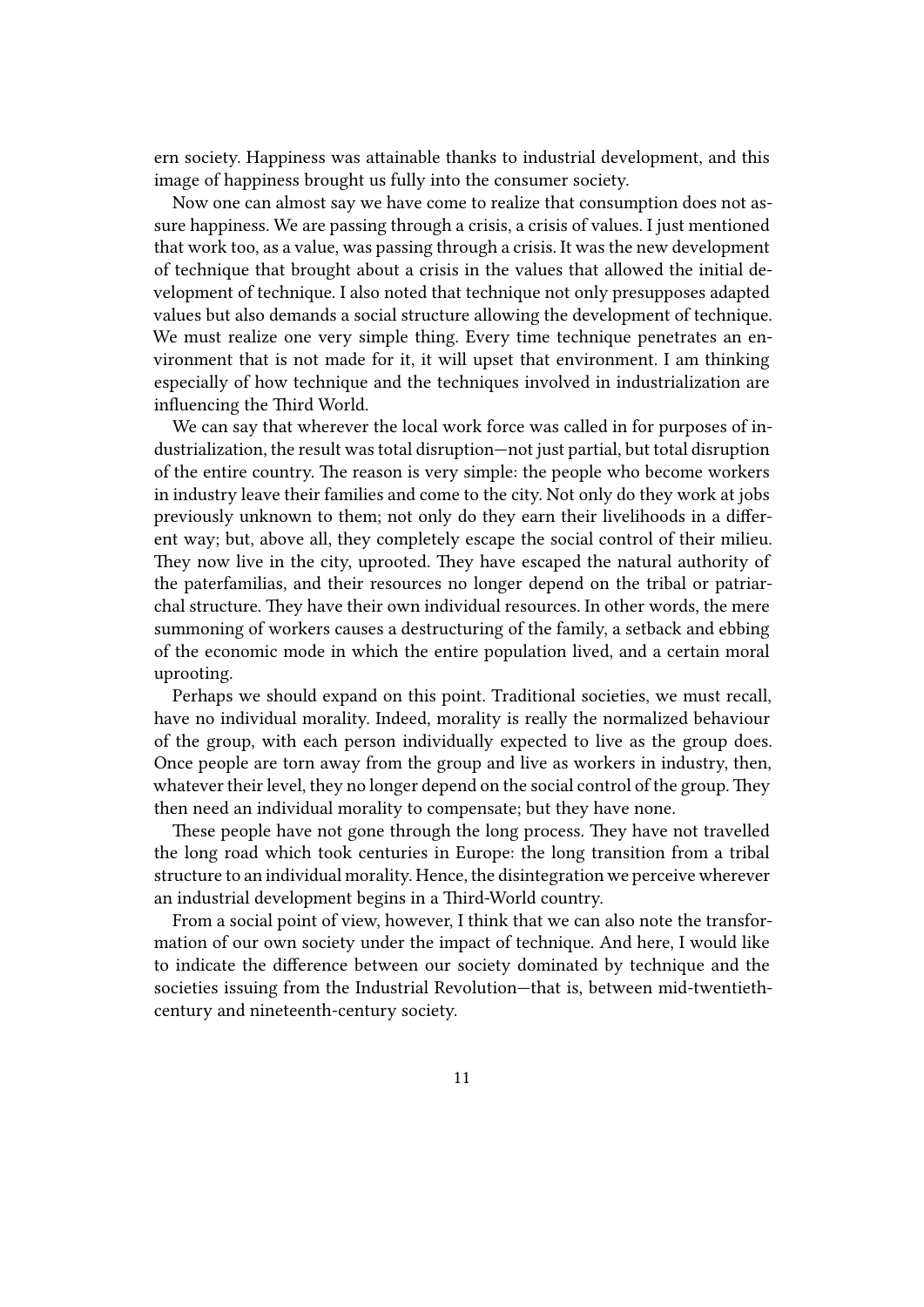First of all, we have witnessed the appearance of a new class, a new ruling class. Marx was perfectly correct in his analysis of the role of the ruling class, which was the role of the capitalists. The capitalists held the power because they held the economic instrument on which everything depended. But now we see a new ruling class emerging, the class of technical experts, which represents one of the real aristocracies in all our societies. Many sociologists (who by no means have the same perspectives as I) have established the banal formula that in our society success depends not on *what you have,* but on *what you know.* It is more important to be competent, to be a high-ranking technical expert. This assures you a far more important career in society than starting out with a small amount of capital, which may perhaps allow you to set up a small business, but will not really allow you to make it in our society.

In other words, the person who has knowledge—practical knowhow, technical know-how—is the true master in society. At the present, if one's capital is not put to work by people with technical know-how, then it will not count. The person owning capital privately is becoming less and less important, compared with the person who activates his or her capital within the ensembles of technical operations. And this class is the ruling class in that, like all traditional ruling classes, it possesses certain secrets. The technical expert's knowledge is always a mystery to non-experts.

Are we therefore living in what has often been called a "technocracy"? I do not think so. This is, I believe, a misuse of the word. In no society do the technical experts exercise complete political power such as is exercised in a democracy, an aristocracy, a monarchy, and so forth. No, the technicians do not hold the power. However, a certain trend toward technocracy is apparent. For instance, in the Soviet Union, it is more and more the technical experts who directly exercise the power. And this is a question constantly asked in France, for example, in regard to the president of the Republic. Ultimately, the development is toward groups of experts in the most rigorous sense of the word. Although not truly a technocracy, this is nevertheless an aristocracy. And that is why our societies, whether Socialist or capitalist, boil down to exactly the same thing. Our societies are aristocratic societies. Here, I would like to cite an excellent study by the Yugoslav Milovan Djilas on the new class. He was one of the first to perceive (and others followed suit) that the Socialist world also had a new class division. This division is no longer between the owners of capital and the proletariat, but between those who control the bureaucratic, administrative, scientific, and other techniques, and those who do not control them. The former group is truly a new class. Meanwhile, as this new class emerges in our society, we note a trend toward a diminishing opposition between the former bourgeoisie and the working class.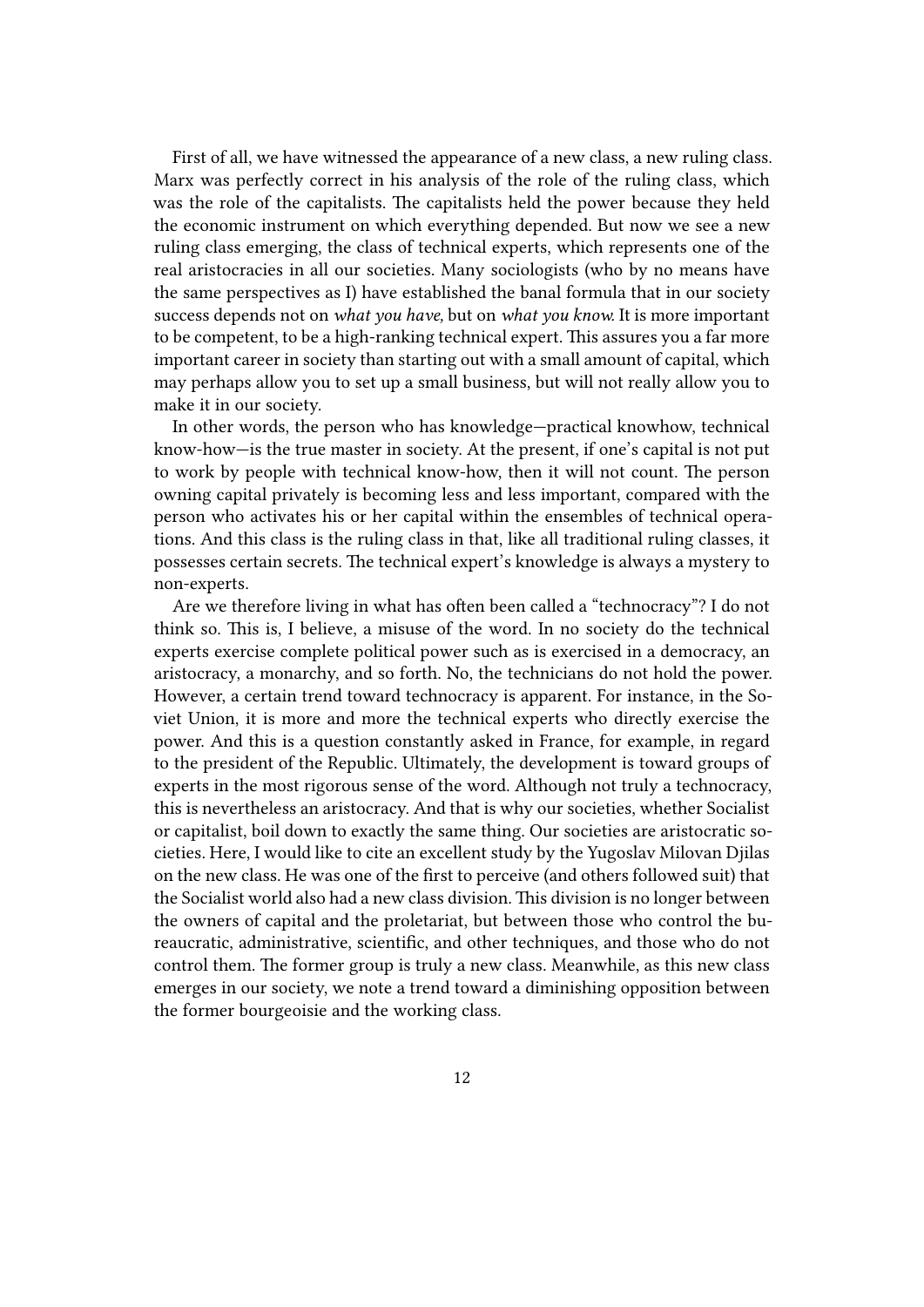The explanation for this phenomenon is long and difficult. I have just said that the classical bourgeoisie, the bourgeoisie of independent means, has disappeared. The middle class has now moved toward technical functions; and in the workingclass world, there have certainly been ruptures. One can no longer compare a longshoreman's condition to that of a highly qualified worker who is actually a technician. However, Alain Touraine, a French sociologist, has observed a significant difference between them; a worker who is only a practitioner can have an excellent practical knowledge of techniques, but he or she will never reach a superior level in society, because only a theoretically trained technical expert can mount that high. Technique must now be known not on the level of its practice, but on the level of its scientific foundations. As long as one has not made this transition, the limitations of improvement on a practical level are quickly reached. Real changes are now only made on a theoretical level by means of a science-based technique.

In other words, we see that technique is modifying the structure of our entire society. We are thus dealing with a phenomenon that not only changes our habits we fly planes, watch television—but also ultimately changes our political interpretation. Certain parties still deploy their action, and all their propaganda, as if the situation was still one of a dominated class, a poor class, and so on. They thereby preserve Marx's nineteenth-century interpretation of the opposition between the bourgeois class and the working class. But this traditionalism is almost a century behind the times.

I am not saying that there are no more wretched people, I am not saying that there are no more dominated people. There certainly are. But now, power is no longer in the same place. Power is no longer in the hands of the owners of capital. I can develop this idea by analyzing the multinational corporations. Here, as we clearly see, capital still exists; but it is now structured in terms of technical demands rather than in terms of the ideas formulated by a capitalist. Today, there is no longer any owner of capital who plays the part that could once be played by a captain of industry.

Technique thus now appears as both a key phenomenon and as a point of view. I should elucidate these two levels and the difference between them.

Technique is a key phenomenon. In other words, for me, it is a reality, it truly exists. When I speak about technique as I do, I try to present what I perceive. And on the basis of hundreds of observations, I can study technique as a key phenomenon. But at the same time, technique is an instrument of knowledge, a scientific instrument. It offers the central viewpoint in which one must place oneself if one wishes to understand and explain what is happening. Hence, there is a double element: the epistemological element and the reality element. All phenomena in our society are either an imitation of technique or a compensation for the impact of technique. These, I believe, are the terms in which to analyze most of the realities of our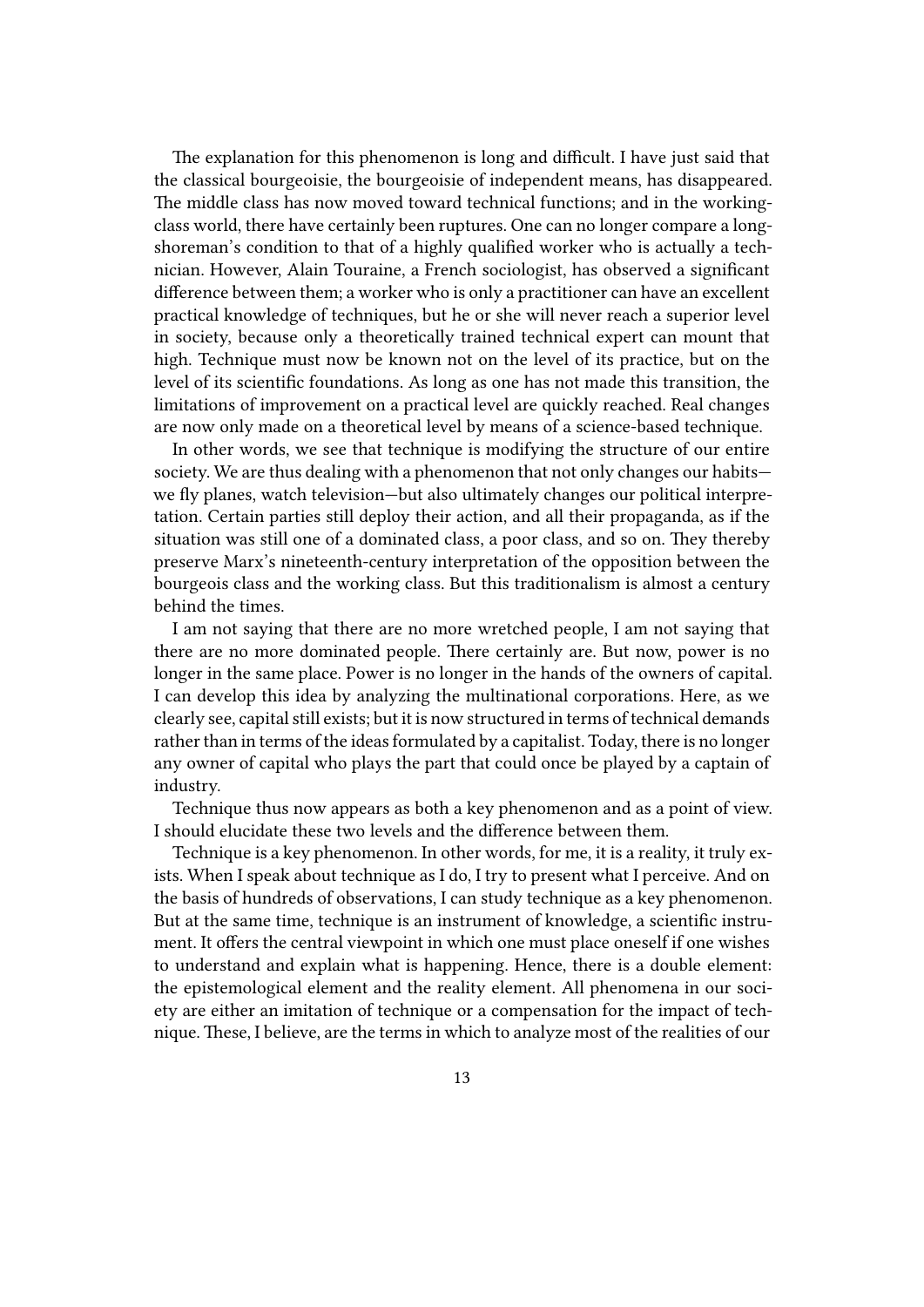world. By imitation, I mean under the immediate influence of technique, which directly moulds, for example, the administrative system. When the computer enters administrative practice, we must refashion administration to imitate the computer. Hence directly consequent and imitative mechanisms.

At the same time, however, the refashioning necessitates mechanisms of *compensation,* because it is extremely difficult to live in a technical universe. Just think of the countless science fiction stories. The technical universe, which ought to be a rational universe, is an extraordinarily icy, extraordinarily alien universe. People cannot be happy in a purely technical milieu. They can no more live spontaneously in the technical milieu than the astronaut in the cosmos. The astronaut must be powerfully equipped for survival in a space environment. Likewise, a person, no matter who, cannot live totally in this rigid, rational, icy world that is the world of technique. I am not saying it will always be impossible. After all, perhaps people will adjust to a rigid, rational, and icy universe. But for the moment, they have not adjusted. For the moment, a human being is still an extraordinarily irrational creature. It was a tragic error of the eighteenth and nineteenth centuries to believe that people were originally rational beings and that all irrationality must be suppressed. Each person is a creature of passions, of flesh and blood, a creature of impulses and desires. Hence, when a person lives in a purely rational framework, it is impossible to be happy. He or she then requires compensations; and a very large number of factors characterizing the modern world are purely compensatory factors, making up for the impact of technique. We have no choice but to live in this world dominated by technique; but we are forced to find something providing satisfactions elsewhere and permitting us to live otherwise. This state of affairs is felt very deeply, especially by the young, because technique has two consequences which strike me as the most profound in our time. I call them the suppression of the subject and the suppression of meaning.

First of all, the suppression of the subject. Technique is an objectifying power. If a person has learned to drive a car correctly, then it doesn't matter who he or she is, it's all the same. The subject, if you like, cannot indulge in purely subjective fantasies in a technical framework, but must act as technique demands for that one act. The suppression of the subject is transforming traditional human relations, which require the voice, which require seeing, or which require a physical relationship between one human being and the next. The result is the distant relationship. If we compare the countless telephone calls we receive throughout the day with the personal relationship we have with one or two people, we realize that our distant relationships are considerably more numerous. And in distant relations, there is really no subject. Technique brings about the suppression of the subject. This result is accepted by a certain number of intellectuals in France such as Michel Foucault, who feels that one can very easily abandon the subject. And yet Foucault has not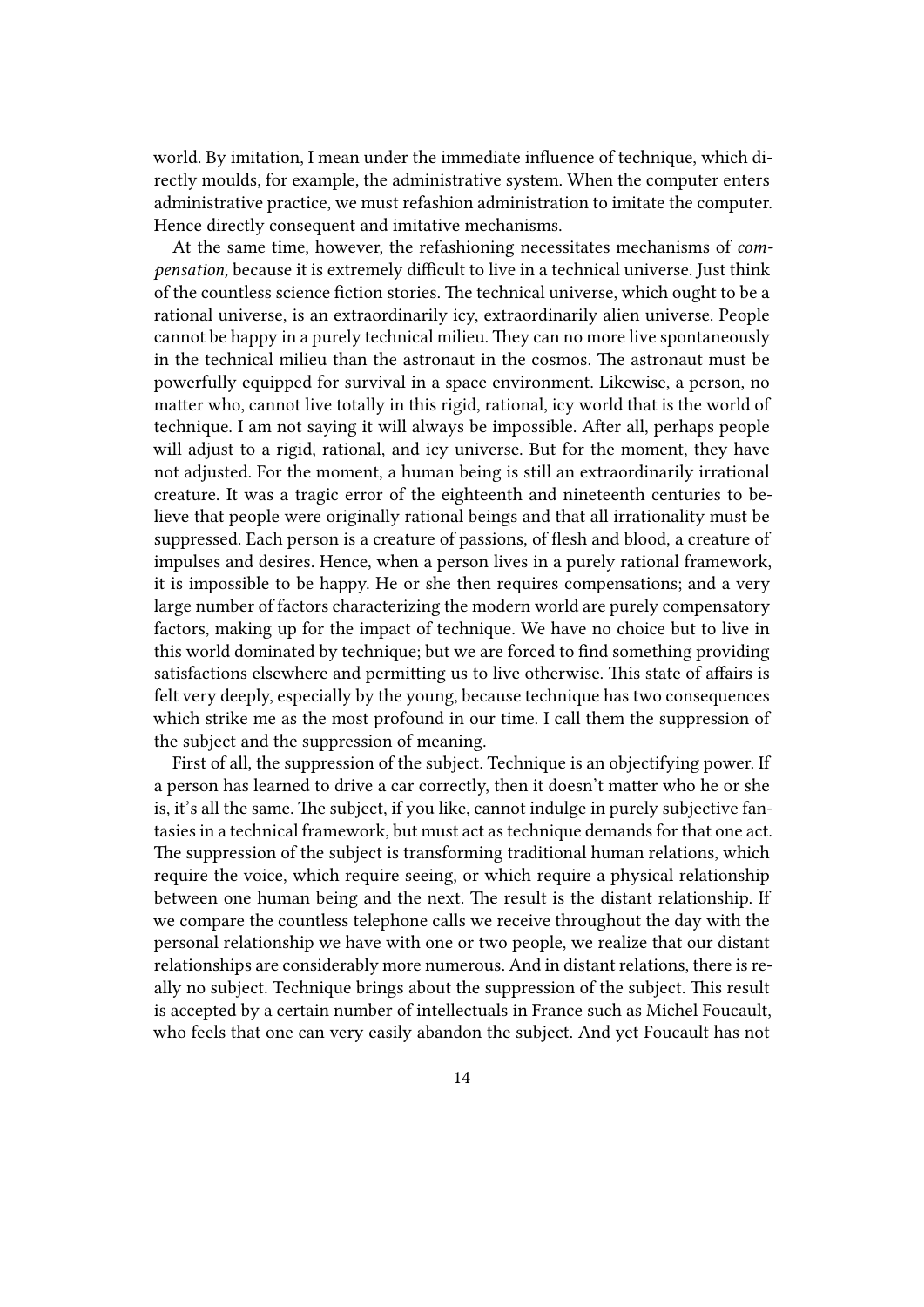stopped using the first-person pronoun. He still says "I." That is, willing or not, he considers himself a subject. He says "I do" or "I think." This is not "one thinks." This is not just anyone or anything.

In other words, while technique leads to suppressing the subject, we do not experience it at all well. We still feel we are subjects, we still want a very personal, unique encounter. Hence, we are in contradiction with the technical milieu.

Then, there is the suppression of meaning; the ends of existence gradually seem to be effaced by the predominance of means. Technique is the extreme development of means. Everything in the world dominated by technique is a means and only a means, while the ends have practically disappeared. Technique does not develop toward attaining something. It develops *because* the world of means has developed, and we are witnessing an extremely rapid causal growth. At the same time, there is a suppression of meaning, the meaning of existence, the meaning of "why I am alive," as technique so vastly develops its power.

We know *that power always destroys values and meaning.* Here I would point out remarkable studies done by Friedrich Junger on the conflict between power and meaning. Wherever power augments indefinitely, there is less and less meaning. One seeks a meaning when power allows us to be *ourselves,* without being superhuman. Thus, we have these two extremely active factors—the suppression of the subject and the suppression of meaning—both due to technique and both making humanity very uneasy and very unhappy.

I will try to show this interplay of imitations and compensations in certain areas, for instance in art or religion, or perhaps politics. I could start with the example of politics as a field in which technique has completely transformed the conditions of power. What strikes me is, on the one hand, the extraordinary increase in the means of action by the state and, concomitantly, the stunning decrease of power by the individual politician.

The modern state has means that are all technical: administrative means, communications means, control means, means for planning land use, all the information means that no other state has had until now. Hence, we are dealing with a phenomenon that is very different from the one studied by Weber. Weber did see the growth of the state. But nevertheless, for him, the state was always tied to the power of a certain category of politicians. Bismarck, I would say, was ultimately the model of the state. But now we no longer need a Bismarck, we no longer need great statesmen. For with this augmentation of means, we witness the lessening importance of the politician.

The politician is someone who is not a technician, who does not know the means that the state can employ, who depends in all decisions on what the technical experts say and on what those other technical experts, the bureaucrats, do. Every politician must first deal with dossiers prepared by groups of technical experts, and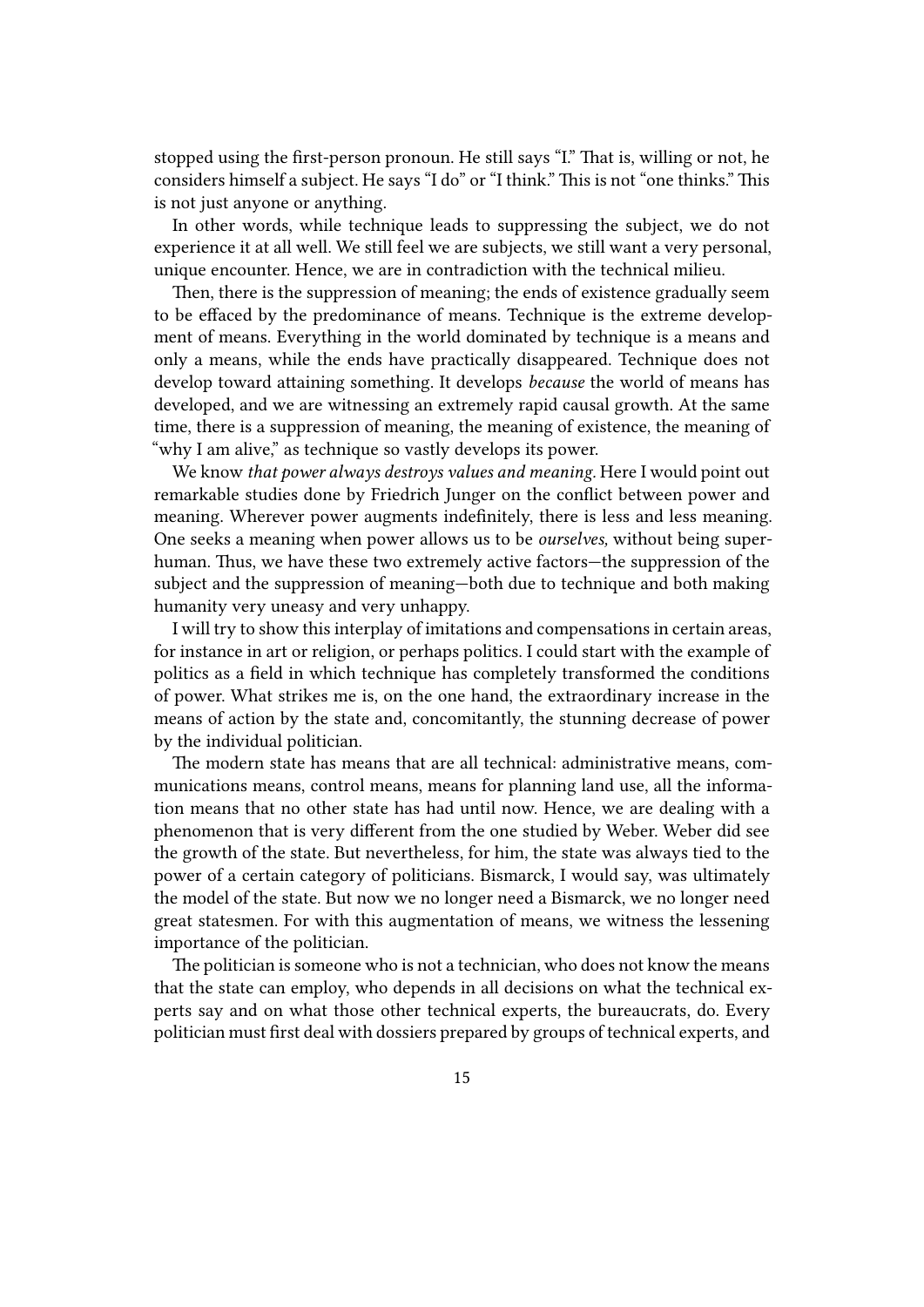these dossiers contain a decision ultimately suggested by technical experts. This is the decision that the politician will always make. Once the decision is made, it has to be applied by other technical experts, the administrators. The politician now has a tiny role, especially since the administrators—without even saying anything—can block this decision, so that nothing will happen. We can see this very concretely in France with the president of the Republic, who has generous ideas. He launches certain proposals, but nothing happens.

When I describe the increase in the means of the state and the decrease in the power of the politician, I am speaking of something that has been taking place in both the Socialist and the capitalist world. Indeed, this is one of the points of progressive identification between the two. Within this framework, one can say, for instance, that law is totally losing its validity and significance. It is becoming a technical device for administration and organization. In other words, law no longer has the objective of bringing justice. Today it is an instrument in the hands of administrators, in the hands of the state—an abstract instrument for administering and organizing the society.

We often have the situation (not only in France) of administrators acting outside of any legal rule and then, after acting, making juridical decisions that simply legitimize what they have done. In other words, law is no longer made in advance for the administrator to obey and apply. Law is made *after* the fact to justify what has been carried out. Here, we are patently faced with the loss of meaning—law no longer has meaning—and along with this occurs the disappearance of the subject for the politician was once the subject. Through two centuries of European history, great individuals forged all history. Today this is no longer true. History is made by the heavy mechanisms of the state machinery and by the social forces that combine with or contradict one another—hence, things that totally escape the power of the subject.

In a word, we are witnessing an imitation of technique by the bureaucratic and technocratic power of the state; and we are witnessing a compensation, I might say, by the *discourse* of the politician. The speeches of the politician are always very important, indeed enthralling, because we think we are in charge of the situation. When we listen to a politician, we agree, we disagree, we contest what is said. But instead of looking at the reality of what is occurring, we are content to have a person on stage who tells us: "I am in charge of the situation," or we argue that he is not in charge of the situation. Either way we feel we have a subject before us and we feel that we are subjects. That is how we make up for the absence of the politician's power and our own power. In fact, in regard to technical growth, politicians are utterly devoid of means. They simply cannot reorient our society in a different direction.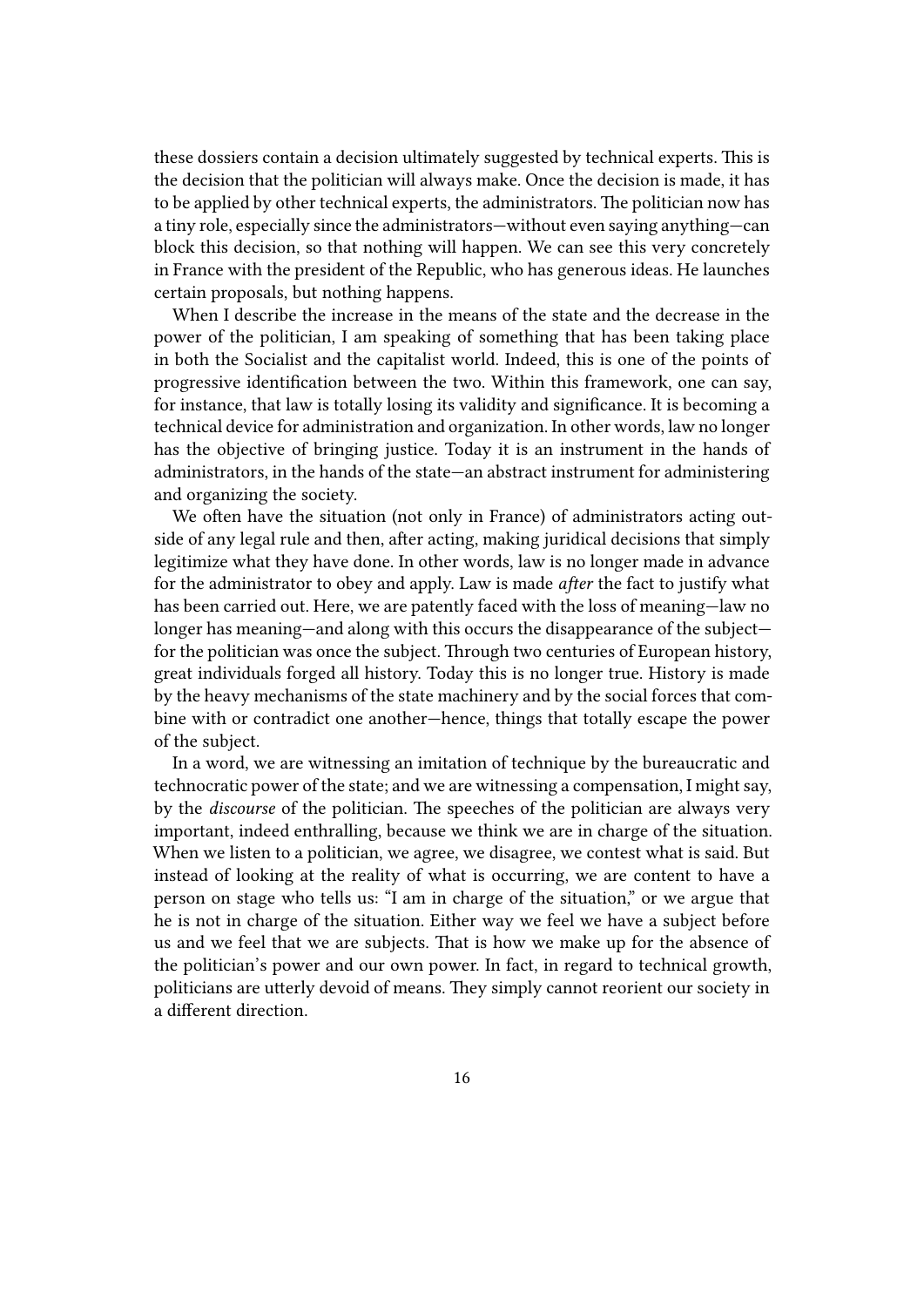That is one brief example. A second example will show what I mean by the disappearance of meaning and of the subject as well as the double movement of imitation and compensation in the domain of art.

Modern art is completely characteristic of this influence, this impact of technique. It is characteristic not only in what the artists produce, but also in the explanations offered by critics for modern art. There is no more subject. We know all the theories on painting. Now we have forms, we have splotches of colour. But this means nothing. There is no theme.

The same holds for the novel. In what was known in France as the *nouveau roman,* the subject was suppressed in the following sense. There was no plot. It was considered totally retrograde to tell a story in a novel; you did not tell a story anymore, and there were no characters either. So we had those utterly amazing novels in which there was never anything but "I, you, he," and we never knew who "I" was, who "you" were, who "he" was. There was total confusion sentence by sentence, and there was no telling what referred to whom. Hence, we were dealing with the expression of an art that reflected technique, the suppression of the subject.

A book of thoughts on modern art, explaining how to use the computer to paint a picture, showed a reproduction of a painting done by a computer and a painting done by Kandinsky. The author asked: "Who is the artist here, the computer or Kandinsky?" It was impossible to answer one way or the other; and so, it was said, you can see that the computer can do real and authentic painting. I, however, would say that this simply means that Kandinsky paints like a computer. That's all. It does not mean that the computer paints like Kandinsky. In other words, the painter has taken lessons from technique, he has taken lessons from the instrument, and he reproduces by suppressing the subject.

The same holds true when someone makes music with the computer or when the musician proceeds not by listening to sounds, by creating on an instrument, but by a mathematical development which is translated into certain sounds. This process is totally different from what artistic creation used to be. Now, we truly have the reproduction of technique by art.

Likewise, the suppression of meaning. How many times have we not read, particularly in linguistics and above all in structural linguistics, that we must never seek the meaning of a text. A text simply exists. There are black forms on white paper, and we have to read the text as it is. We have to see the structure of the text, and it makes no difference whatsoever whether it has any meaning or not. Remarkably enough, there is a whole category of artists and intellectuals who fully accept that language has no meaning, that it simply has structures. In a very recent article, a modern linguist actually stated: "Naturally, when we say 'Please pass the bread,' this sentence has meaning. But this is quite unimportant because it is only an *ex-*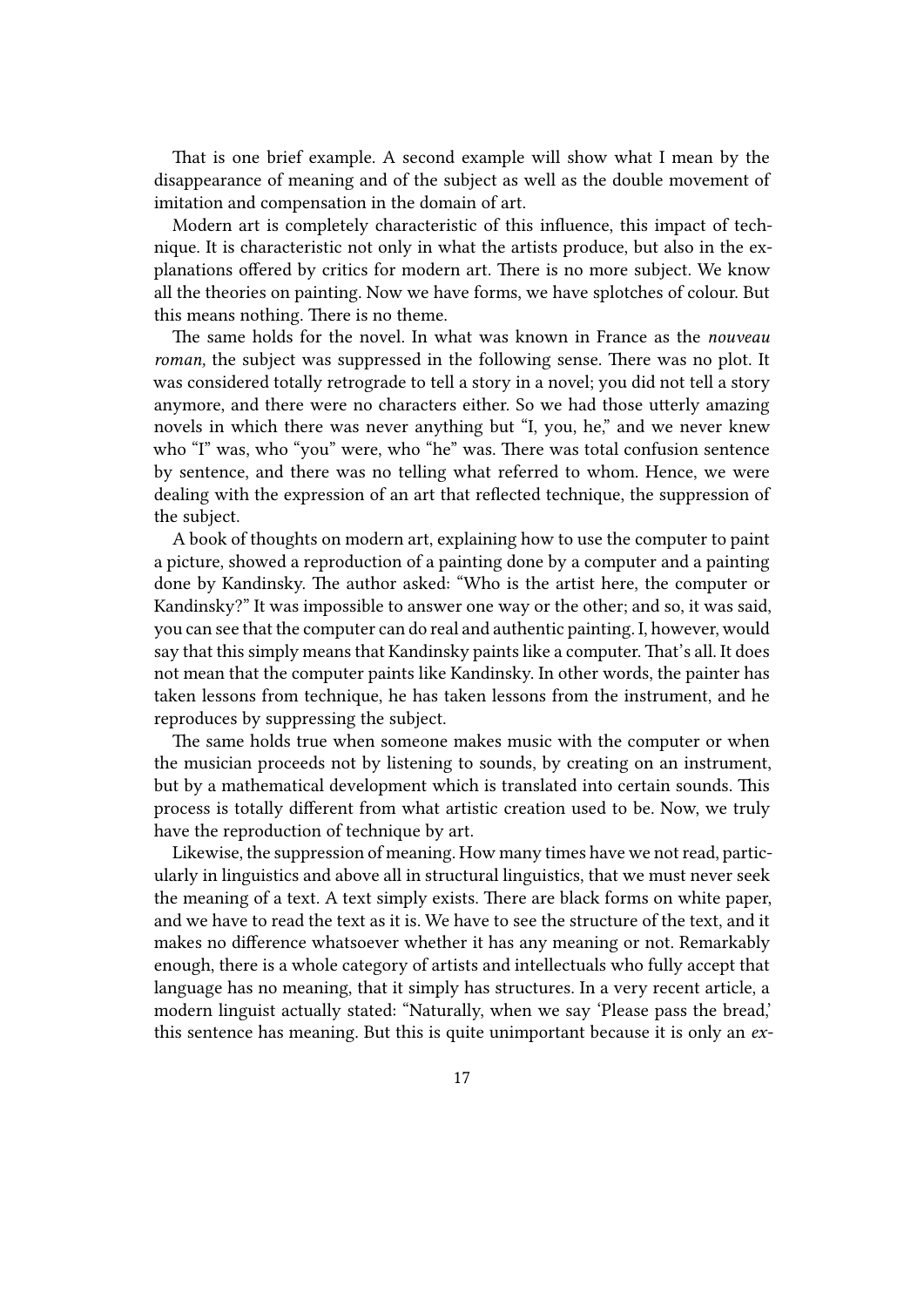*traordinarily rare case of language."* For my part, however, I think that this is the *habitual use* of language; the structural utilization of language in modern poetry does not strike me as the normal and habitual case. Again this example illustrates the suppression of meaning, and here too, a tendency to imitate what is happening in technique.

But there is also *compensation.* It is not possible to live only in icy painting, in abstractness. It is not possible to listen only to computer music. So, we let off steam in the opposite direction; we dash toward, say, Pop Art, to make up for the technical milieu we live in. We move toward total sexual liberation as a compensation. Erotic spectacles make up for the far too sophisticated technical spectacle. Hence, modern art, in the suppression of subject and meaning, has two directions. It is a pure and simple reproduction of techniques; and it is compensation for technique itself.

My final example of compensation involves nearly all the religious phenomena in the present-day world. We know that there has been a sudden development of religious phenomena. Personally, I do not believe that this development comes (if one is Christian) from the Holy Spirit. It is quite comprehensible, from a purely sociological viewpoint, in the light of technique. Life in our technique-dominated world is extremely frustrating and extremely distressing, so we have to escape it. Religion appears as a means of escape. That is why religion is taking the forms that we now witness, the forms of spiritualism, and the extremely ardent, extremely intense sects of pietism, through which people can separate themselves totally from the world. Technique is coming to dominate the material world, and we are subject to the material world. But we can compensate byway of religious escape, by way of spiritual escape.

We must not forget that this is what Marx meant when he called religion the opiate of the people, when he said that the function of religion is to continue the domination of capitalism over the exploited and to make them believe that in paradise they will have freedom and no longer be exploited. Now, of course, the characters have changed; it is no longer the capitalists and the workers. The phenomenon is completely different, and more abstract. We now have technical organization on one side and human beings, all humanity, on the other side. Religion plays the same role here, allowing us to escape, and to continue living at the same time. Clearly, what is happening in Iran is a compensation for an overly sudden and overly rapid technicization by the Shah. The people could not bear this sudden transformation and have therefore fled into mysticism.

I would like to specify that all the things I have discussed in relation to technique are not primarily theoretical. They are, essentially, observations of what I see as the substratum or, in Marxist terms, the infrastructure of our society. On the basis of these perceptions, I have developed an overall interpretation by means of a theoretical effort. I have set up a theory, which in my eyes, however, is nothing but a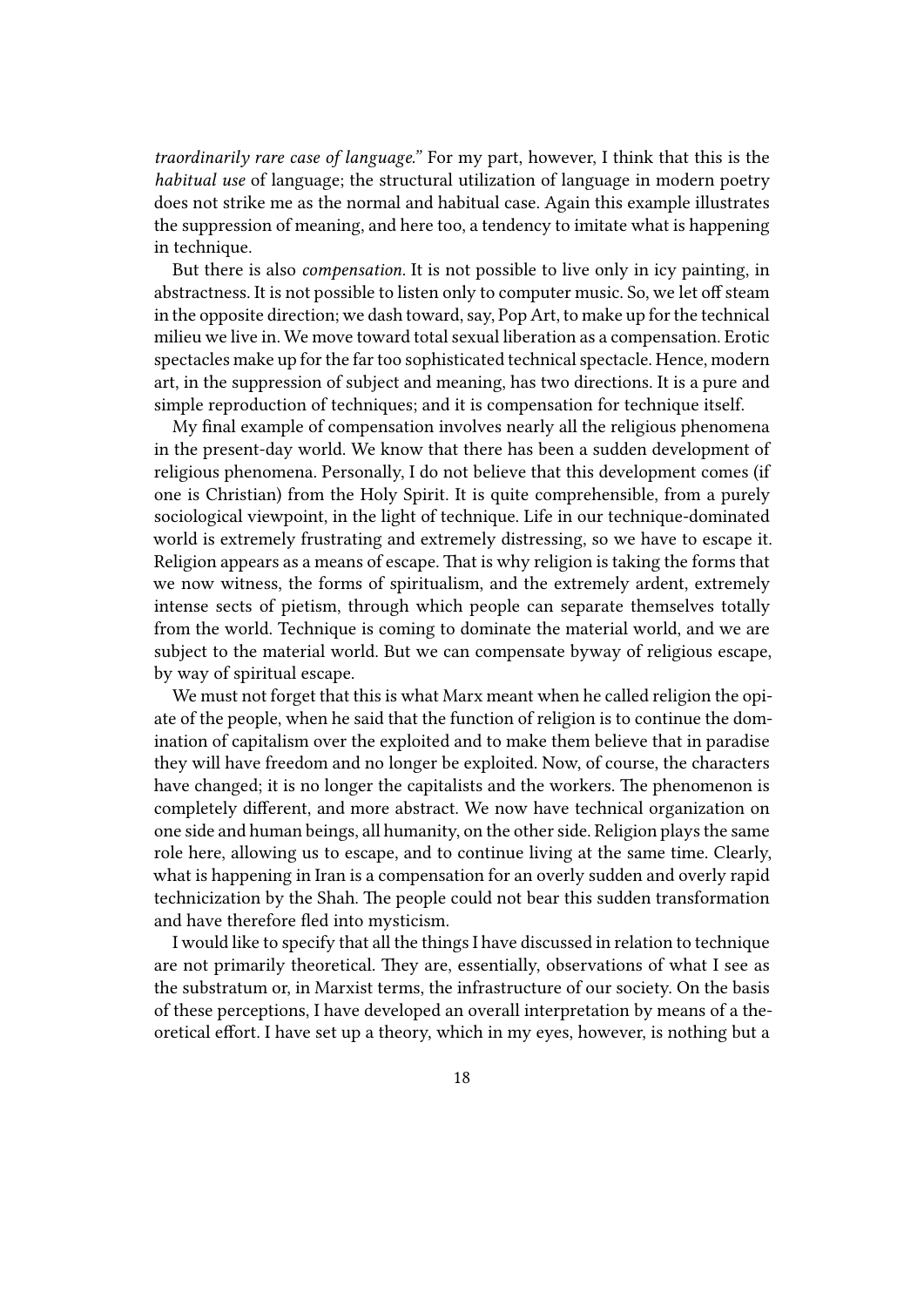formulation and an account of what I have observed. In no way is this a closed system. I am obliged to take heed of any new fact that I note, and I must then change some element in the original construction. (Here, once again, I think I am being quite faithful to the ideas of Marx, who kept rethinking his theoretical givens in line with economic or political events, for instance the Commune of 1871.)

It is obvious, for instance, that the events of 1968 and the development of the hippy movement led me to revise a certain number of conclusions I had drawn about the effects of technique on humanity. I was, I might say, more pessimistic before 1968 than after. I used to think that we were so trapped in the technical system that we had no further resources to draw on. And then 1968 brought an explosion which opened certain paths and which showed that we were not truly conditioned.

By the same token, the religious movement in the Soviet Union, which is very different from the religious movement in Europe and America, shows that people have been psychologically conditioned, whatever technical methods may have been employed to shape them. This led me to modify a certain number of my judgments.

A further new phenomenon which is equally essential is, of course, the spread of the computer. So long as the computer was a very particular, very piecemeal phenomenon, it could not be a focal point in a study of society dominated by technique. But now I must rethink a good portion of my theory of the world dominated by technique because the computer is having ubiquitous consequences unlike those of any previous technique. In other words, my theory is open-ended. The computer has always been a part of the world dominated by technique, but its extensive application has altered the functioning of this world, and this is something I began analyzing several years ago.

Of course, mine is a general theory in that it allows me to interpret certain facts. I would say that the more facts a theory takes into account, the more valid it is. Heeding as meticulously as possible everything that occurs in our world, my theory of technique, my analysis of technique as a system contributes to understanding more facts, I feel, than most other present-day theories that I know of, including classical Marxism, which is obliged to place most modern phenomena in parentheses. My theory is a means of interpretation, which strikes me as all the more serious in that I am not obliged to modify the facts in order to maintain my doctrine. In reality, the theory I have constructed allows me to verify a large number of facts. To the extent that it is evolutive in itself, I think that I can integrate more and more facts.

Finally, I should state that I have not offered a metaphysical theory or a metaphysical system. I have remained solely on the level of the reality occurring in the present world.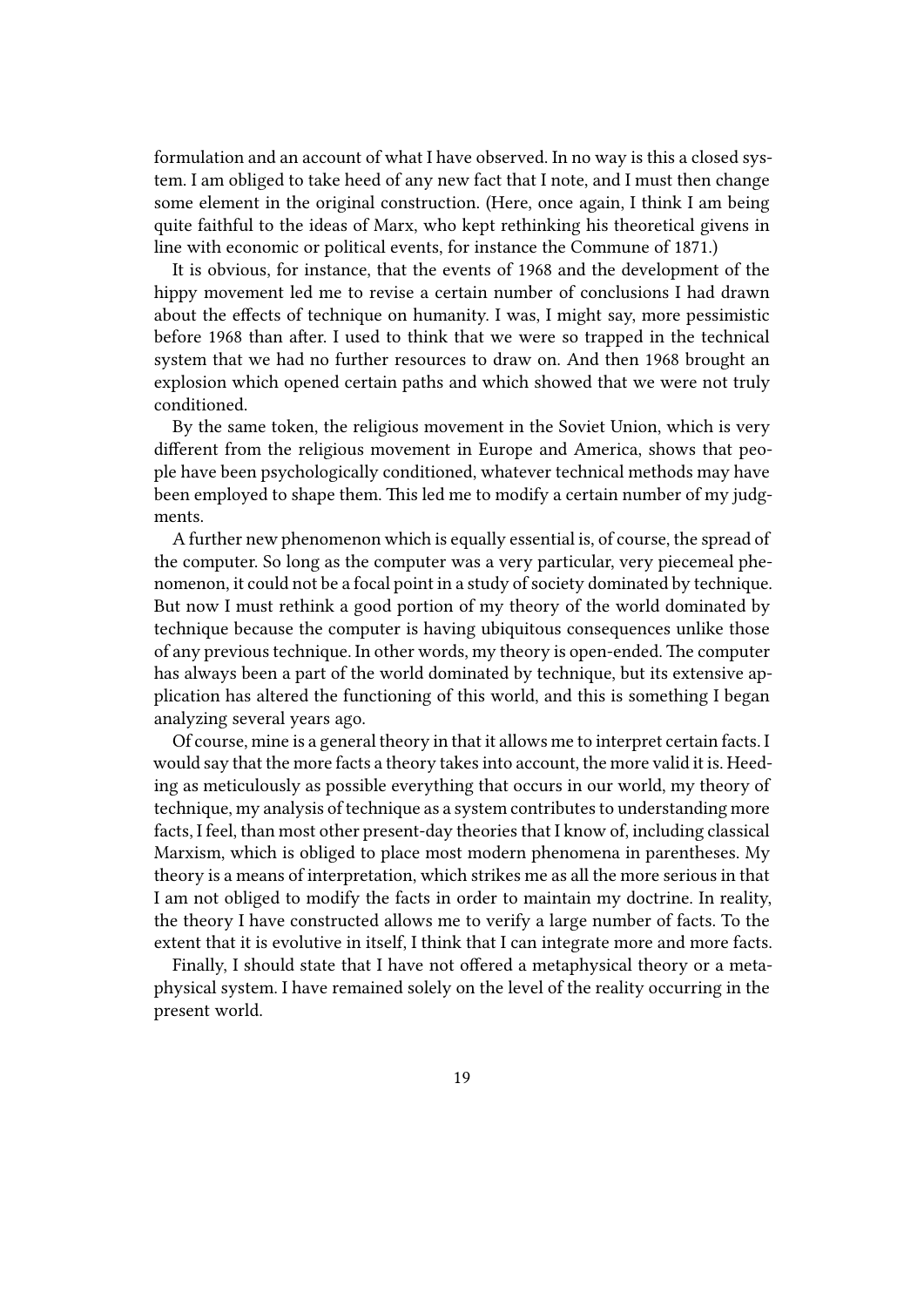#### **The Present and the Future**

A certain number of French sociologists, particularly Georges Friedmann, believe that technique is a new milieu in which people live. But generally, none of them has analyzed this phenomenon or drawn all the inferences from this observation. I have developed this problem of technique as a milieu, and I have interpreted it first on the basis of the experience of the environment in which we live. Principally, this milieu is the city, an entirely artificial world. There is practically no living element here except for the human being. The city is a pure product of techniques of all kinds. In short, we live in a milieu that is totally dead; one of glass, steel, cement, and concrete in which technical products replace the old natural milieu in which we used to live.

This urban people's contact with nature is totally accidental and frequently very slight, for instance when they go on vacation. But when they do take a holiday, they also wish to preserve the artificial milieu. We see vacationers—at least in France surrounded by countless gadgets such as TV and radio sets; even when in contact with nature, they need to reconstitute a technical milieu.

However, we should not deceive ourselves about the meaning of this milieu. Just what is a milieu? It seems to me (and there are few studies on this subject) that it is not only the place in which a person lives, but also the place from which a means of survival is drawn. Of course, this is extremely simple. But at the same time, the milieu is *what puts one in danger.* Hence, a milieu both makes living possible and also *forces change,* obliges us to transform who we are because of problems arising from the milieu itself.

In other words, I feel there is never a true and total adaptation of the living creature to the milieu. There are successive nonadaptations with challenges, of course, and then new adaptations, hence changes. This permits me to define the milieu for all living beings. We know, of course, that some animal species have vanished for failing to adjust to a changed milieu. Although initially adapting, they ceased to do so.

We have succeeded in overcoming various crises caused by the milieu we live in. Hence, we must pinpoint these two elements. The milieu is that which offers the means to live and also that which poses problems and dangers.

There are rather fundamental consequences of this transformation of the milieu in which we have always lived into a milieu of technique. They are fundamental, I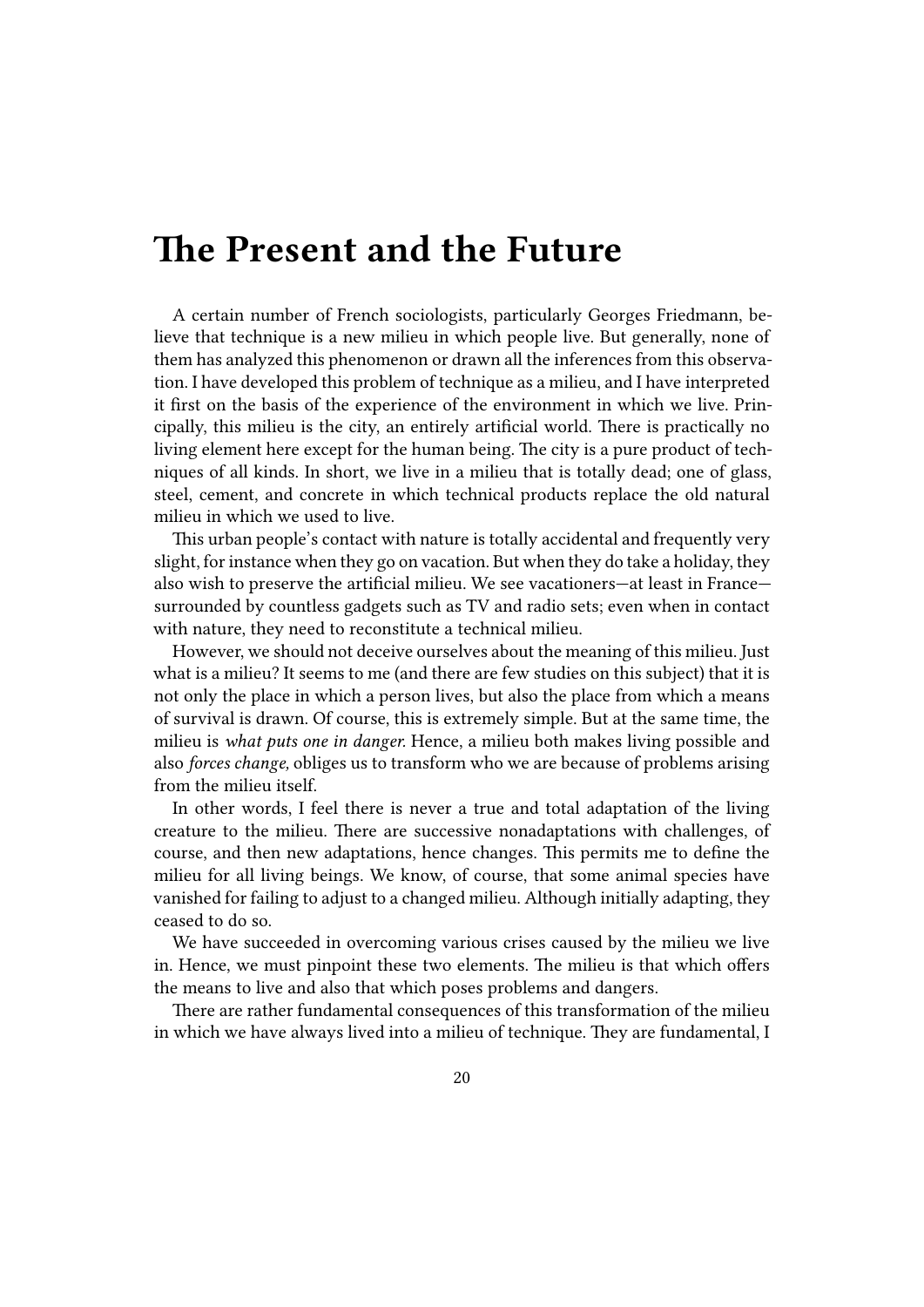think, in that we must call upon a theory which is entirely new, the theory of the three milieus. For it is not true that we have passed directly from the natural milieu to the technical milieu. In reality, we have known not two, but three successive milieus: the natural milieu; the milieu of society; and now, the milieu of technique.

The natural milieu was that of the prehistoric period, when there was no organized society as yet and when immediate contact with nature was absolutely permanent. This was really an immediate contact; nothing mediated, nothing served as an intermediary between the human group and nature in the traditional sense of the term. Nature provided a sustenance for human beings, who lived by hunting, by gathering; and nature also provided their principal danger—the danger of poisons, the danger of wild animals, certainly, but also the danger of barrenness, the danger of shortages. This was the first milieu, the one we think of quite spontaneously.

However, humans found a way of defending themselves against this natural milieu, getting the best from it and protecting themselves against it—something that would mediate between themselves and nature. This new means was society. The creation of human society appeared with the times traditionally known as historical. History is tied not to the existence of a natural milieu, but to the existence of a social environment. Society allowed humans to grow strong. The human group became an organized group, a group that has gradually dominated the natural environment, using it as best it can.

What I call the "social period" is the historical period beginning some seven thousand years ago, when human beings succeeded in more or less protecting themselves against nature and taming it, in grouping into societies and in utilizing techniques. During this period, society was the natural milieu for human beings, who remained in close contact with nature (there was a balance between town and country). Techniques were only means, instruments. They were not all-invasive. The great problems were those in the organization of society, the political form to choose, the distribution of labour and wealth, the circulation of information, and the maintenance of cohesion among groups. Thus, society was the environment which allowed human beings to live, and also caused problems.

But while becoming a human milieu, society also turned into something that allowed us to live and then imperilled us. For the chief dangers were now wars, which are an invention of societies. The social milieu still seems like a "natural milieu," because people to some extent remained in nature. Throughout the historical period, this social milieu marks the intermediary period between the natural milieu and the one we know today, the milieu of technique.

The third milieu, this technical one, has actually replaced society. Not only are natural data and natural facts utilized by technique, mediated by technique; not only are people alienated from nature by technique; but also social relations are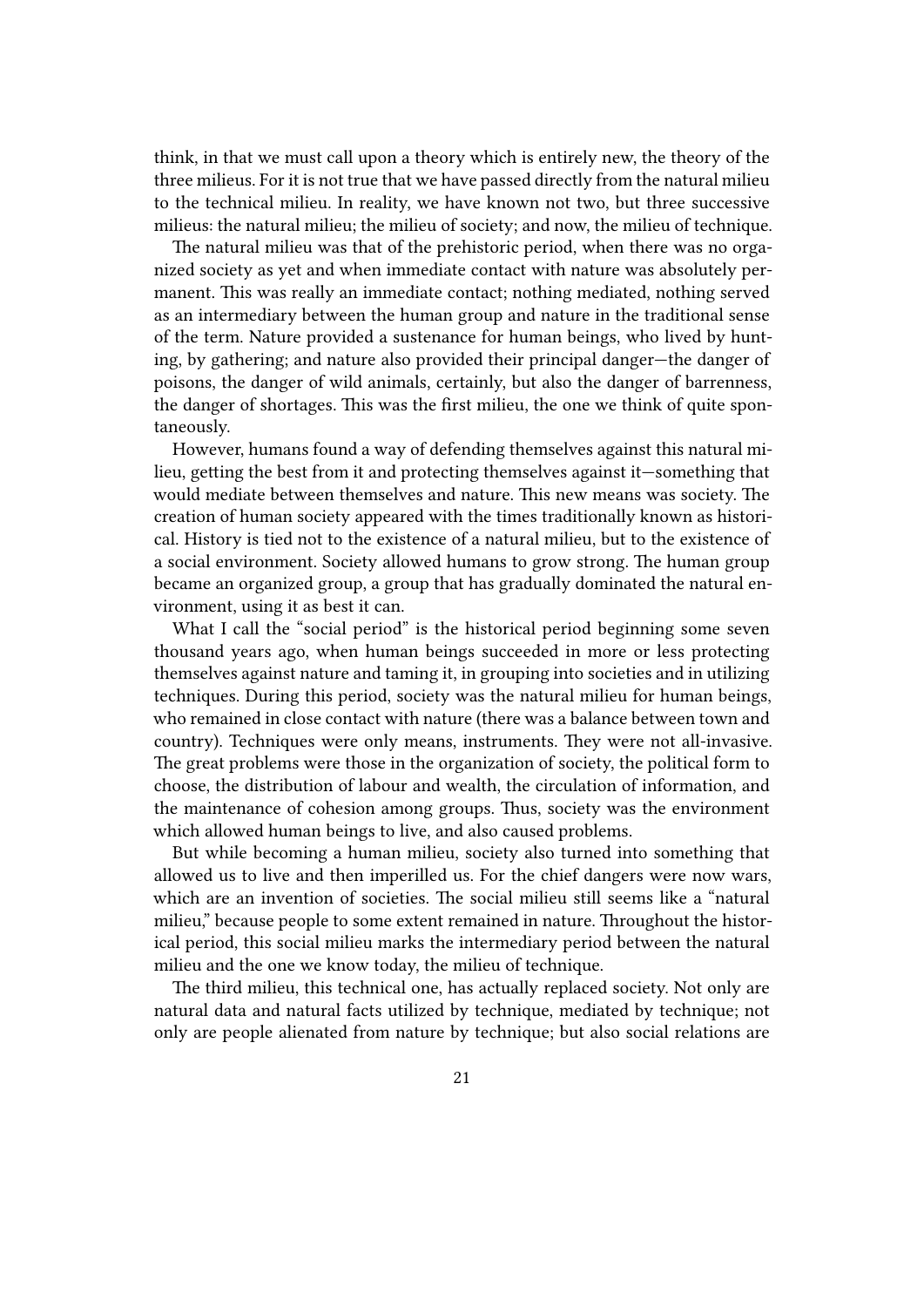mediated and shaped by technique. In short, the weight of society is far lighter now than the weight of technique.

Of course, when I speak of these three successive milieus for humanity, I am certainly not saying that the appearance of a new milieu eliminates and destroys the preceding one. I have just mentioned that when human beings organize themselves into a society, they still remain in contact with the natural milieu. Society is a means for best utilizing the means of nature and avoiding the disadvantages of the natural environment. By the same token, it is obvious that technique does not suppress nature or society; rather, it mediates them. Nature was mediated by society, with people living in the social group and beyond nature. Now, technique mediates society and, on a secondary level, nature.

Each preexisting element—nature or society—is to some extent obsolete. But it still exists in regard to dangers. For instance, the dangers of natural epidemics were always imminent in the social milieu. However, epidemics were a relatively less serious matter than the dangers inherent in society. Likewise, there are natural dangers and societal dangers that still survive, even though the milieu we now live in is a technical one. There are still typhoons and earthquakes; there are still wars and dictatorships. Yet in reality, all things are already rendered obsolete and placed on a secondary level by the emergence of a new milieu. In other words, the problems raised by a former, obsolete milieu are no longer the essential or fundamental problems.

When human beings were organized in a society, their fundamental problems and this was the whole question of politics—were the very organization of society, the relations between various societies, the growth of political power, and the control of political power. These issues were far more important than those concerning natural phenomena.

Similarly, today, the technical phenomenon, including both the positive and the negative aspects of technique, the things that both endanger us and increase our power, are far more important than the problems caused by society itself. Hence, we ultimately come to the following conclusion: most of the problems we face today—especially the purely political ones, which relate to the foregoing historical period when the essential milieu was society—are all obsolete by now. These are ancient problems, if you will. During the historical period, it was more important to solve political problems than a certain number of purely natural problems. Likewise, today, it is more important, more decisive, to solve the difficulties raised by technique, the dangers coming from technique, than to solve purely political issues, the problems of elections, the question of whether a system should be democratic or not.

Of course, just as society employed the means of nature, so too technique employs the means of society. Hence, technique aggravates political problems. Polit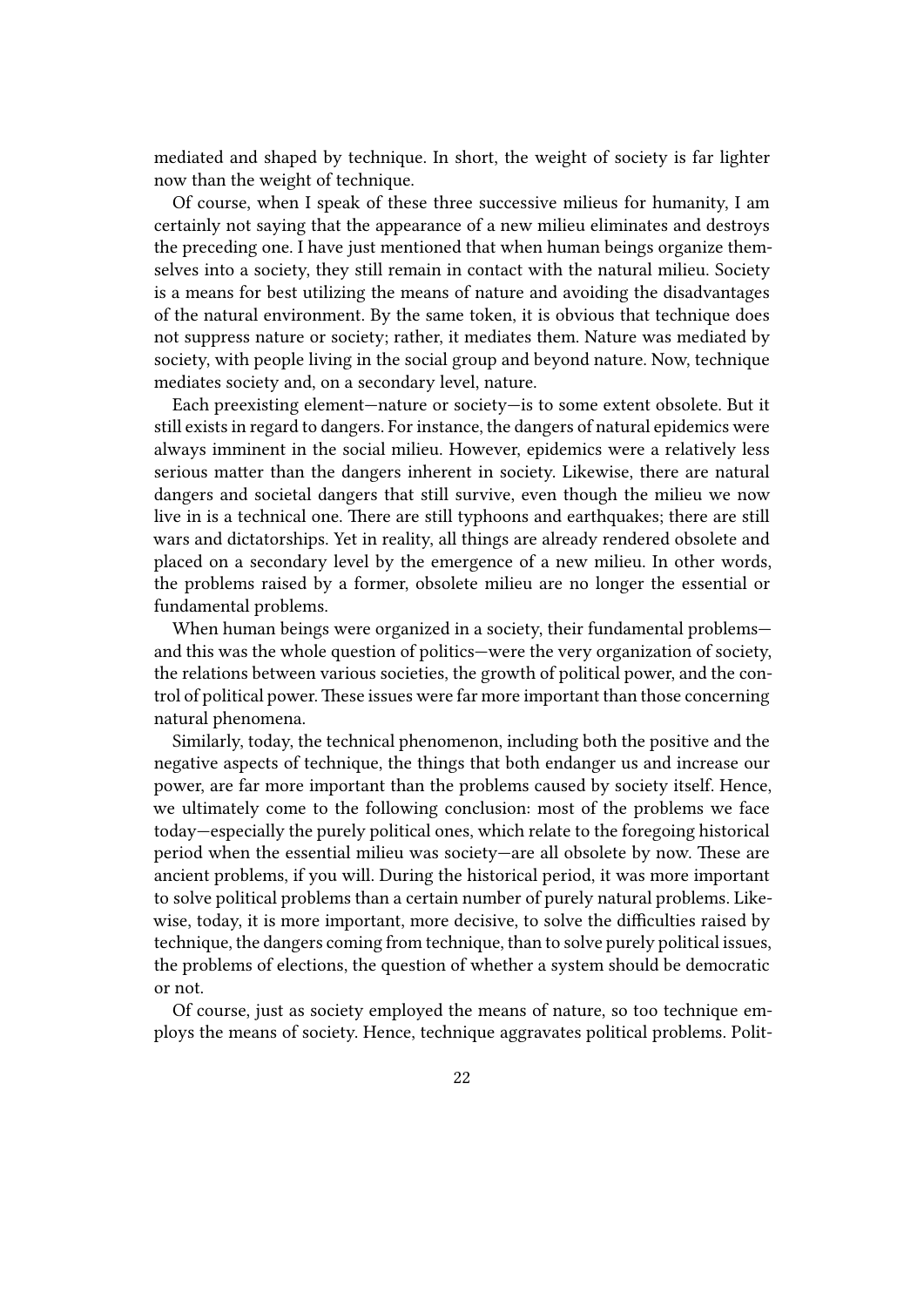ical power is now in the hands of technical structures that far surpass any power ever held by older political authorities. However, this is no longer a political problem. Whatever the regime, it has its structures in hand. The problem is actually a technical one.

Thus, technique has become a milieu. Beyond that, however, it has also become a system. I am using the term "system" in a sense that has now become customary since Ludwig von Berthalanffy: an ensemble of mutually integrated elements, situated in terms of one another and reacting to one another. On the one hand, every element in the system is understood only in terms of the whole, in terms of the system. Any variation in the whole has consequences for the integrated parts. And reciprocally, any change in the elements affects the whole.

This, I feel, is a new view of technique, with a difficulty that I have already pointed out: when I speak of technique as a system, I mean two different things. The first is that technique has in fact become a system. This means that each individual technique is actually integrated in a totality; each datum of technique must be understood in terms of this totality. Hence, there is actually a system of many techniques. Secondly, when I say that technique is a system, I mean that the concept of "system," used both philosophically and sociologically, is a means of interpreting what is happening technically. It is essentially an epistemological instrument allowing us to know and understand technique better. Hence, the term "system" designates both the fact and the instrument of comprehension.

This interpretation of technique as a system has enormous consequences. I will mention only two.

First of all, technique as a system obeys its own law, its own logic. In other words, we are dealing with an autonomy of technique, a closure of technique in itself. There is a very small margin of possibility for intervention, for outside action—economic, political, or whatever—on technique. Furthermore, technique is autonomous in regard to morality, politics, and so on.

On the other hand, it is involved in a process of self-augmentation. Technique augments itself for its own reasons and with its own causalities. We would obviously have to go into a long explanation of how the person who interferes with the milieu of technique and the system of technique intervenes to some extent as an instrument of technique and not as its master. Technique has the power of self-augmentation, which is intrinsic to it.

We encounter an apparent difficulty here. The system of technique progresses by virtue of its intrinsic laws, and there is an autonomous process of organization. But at the same time, this can occur only by means of constant human decisions and interventions. By describing the system as autonomous, I do not mean an autonomy capable of directing itself and reproducing itself without human intervention. What happens is that the system determines the one who must make the deci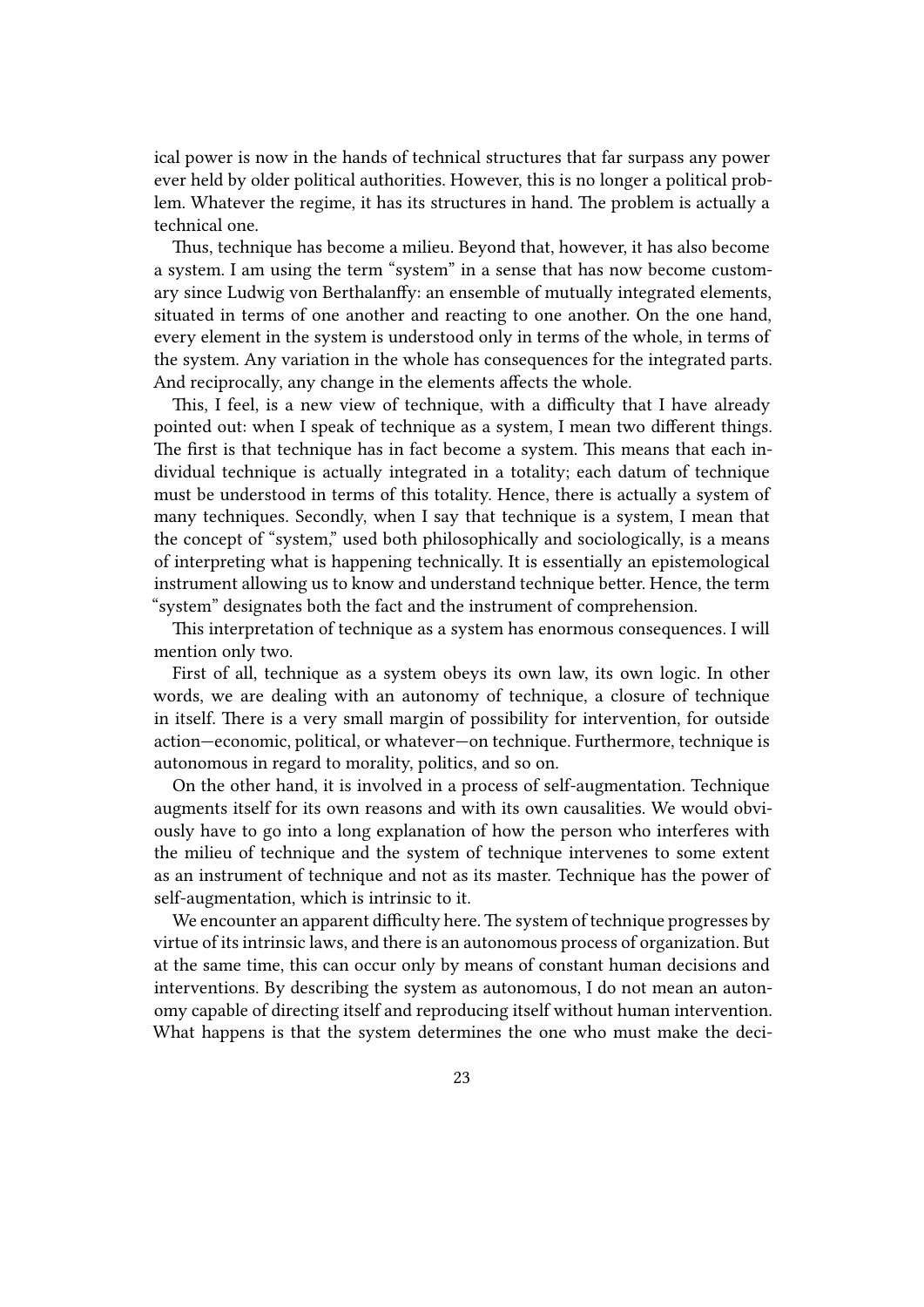sions and who must act. The *sole* actions and decisions to be allowed are the ones that promote the growth of technique. The rest are rejected and quickly forgotten. Those who make the decisions are neither aesthetes, skeptics, critics, nor people free of obligation. Since childhood, they have been accustomed to technique: they feel that only technique is important, that only progressive thinking is valid; and they have learned techniques for their work and their leisure. In this way their decisions always support the autonomy of technique.

Here we have a problem. Like any system, technique ought to have its selfregulation, its feedback. Yet it has nothing of the sort. For instance, if one observes a set of negative effects caused by a group of technicians, one should not only repair the damage, but go back to the origin of the techniques involved and modify their application *at the source*—for fertilizers, say, or certain work methods, or chemical products. But this action is *never* taken. We prefer to let the drawbacks and dangers develop (on the pretext that they are not fully demonstrated) and to create new techniques to "repair" the problems. In fact this actually entails a positive feedback. There is no self-regulation of any kind in the system of technique. This does not mean that it is not a system. It does, however, mean that we are confronted with a system that has gotten out of hand—a system incapable of controlling itself. Hence, we cannot expect any rationality, contrary to what we may believe. And this, I may say, is going to be the chief danger, the chief question when we think of ourselves within the system. That is a first set of consequences.

A second set of consequences is that, contrary to what we usually do, we can no longer understand technique per se. No technique can be understood in itself because it exists only in terms of the whole. Yet that is what we always do when, for instance, we consider television. We ask: "What are the effects of television? Can one escape the impact of television? Can we master television?" And the reaction is always totally elementary: "But I'm not the least bit addicted to television. I can switch off my set whenever I like. I'm completely free." We respond as if television were a separate phenomenon, likewise independent of the system. The same is true for the automobile. Observers are investigating, for example, the effects of the car on an individual or on an entire populace, as though the car were not located within the system of technique, a part of an extremely complex set of techniques.

However, if we wish to understand television, we have to place it within the system of technique, that is, television in relation to advertising, in relation to the fact that the world I live in is turning more and more into a visual world, or that I am constantly learning that only the image that I see corresponds to a reality or that the world in which I am likewise makes constant demands by way of a growing consumerism. This is the same world in which I am obliged by the group in which I live to keep up to date on whatever takes place. I am by no means free to watch my television set or not to watch it, because tomorrow morning the people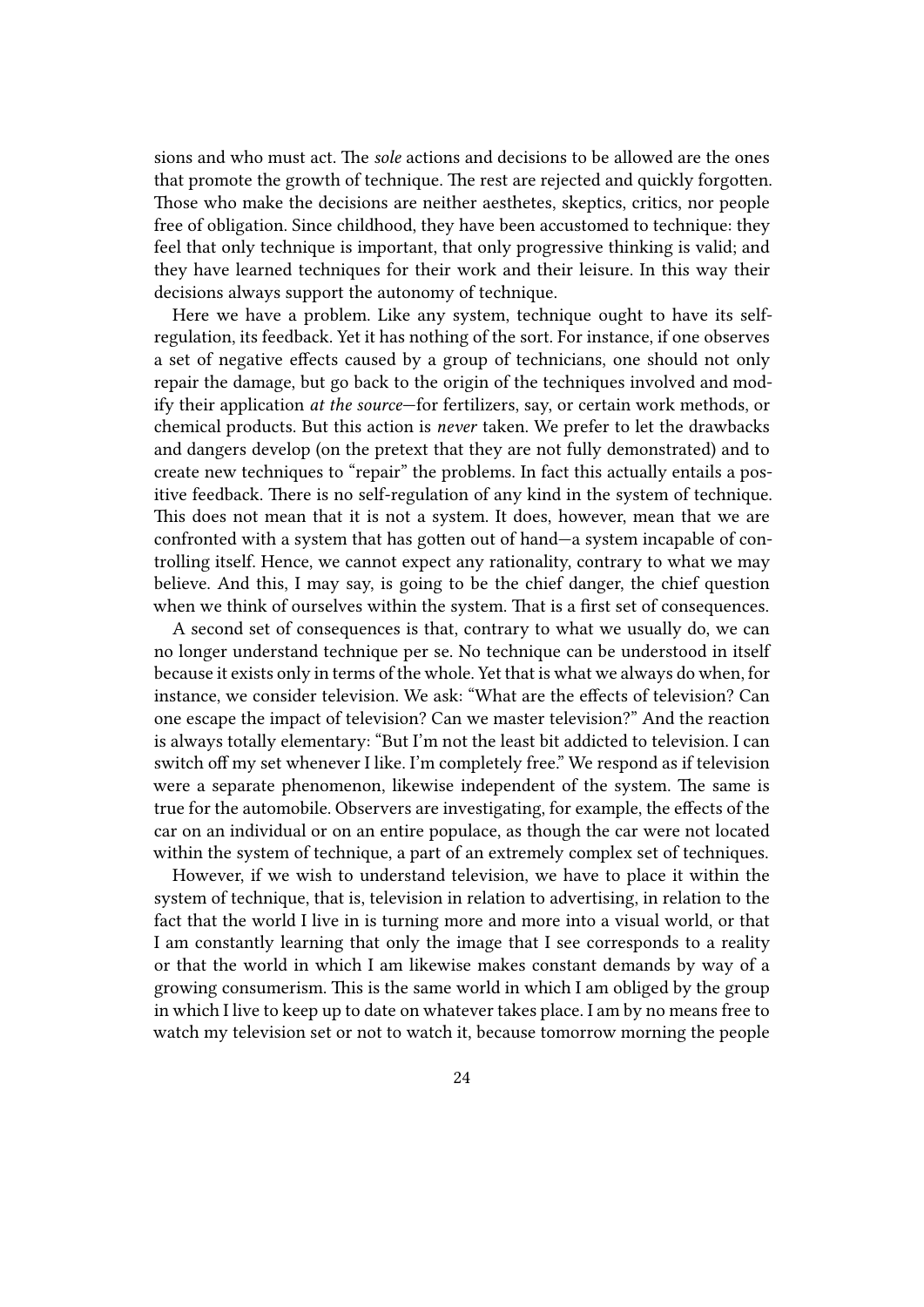I meet will talk to me about such and such a program, and I do not want to put myself on the fringes of the group.

Likewise, I am part of a world in which the technical operation requires a certain amount of knowledge. I cannot enter a milieu or a job if I do not possess a certain quantity of knowledge, and a good portion of this knowledge is transmitted to me by television. Hence, in reality, I am not independent of my television set. With the set belonging to me, I am integrated in a totality that is the society dominated by technique, of which television is a part, and I am absolutely not free in my choices, in my decisions.

Naturally, I can decide not to watch a certain movie or program. But am I really sure that I can decide? For I am also a person who spends my day working at a generally technical job that is quite uninteresting, repetitive, and anything but absorbing. In the evening, what do I have for relaxing, for relieving the buildup of nervous tension that I have experienced all day long? Television. Hence, in a sense I watch television as a reward at the end of the day, and this too is caused by my living in this milieu.

Therefore, I am absolutely not independent in regard to television; and it is no use trying to understand the effect of television as an isolated phenomenon. The true problem is the situation of human beings in the totality of the society dominated by technique.

I already mentioned the absence of regulation in the system. This non-selfregulation and another feature of technique, its ambivalence, prohibit any accurate forecasting of what may happen. We are always left with two hypotheses: Huxley's brave new world; or else the "disasters" foreseen by science fiction or the Club of Rome. Neither possibility is predictable.

In fact, Huxley's brave new world, where everything is normalized, is, as I will explain later, absolutely impossible. On the other hand, the disasters predicted by the Club of Rome strike me as equally improbable since all precise scientific forecasts about the world dominated by technique seem false to me. They are false because the system has no self-regulation, and we are incapable of foretelling the actual developments.

Then there is the ambivalence of technique, the fact that each emerging technique brings either positive effects or negative effects mixed in with the others. It is extremely simplistic and elementary to think that one can separate them, or to claim that one can suppress negative effects and retain the positive ones. Unhappily, this is never the case. I recall that when nuclear energy was launched, people simplistically said: "All we have to do is stop making atomic bombs and produce nuclear energy, and everything will be all right; we'll be pacifists." Alas, we know that the development of nuclear plants presents yet another danger and that ultimately every such plant is a potential atomic bomb.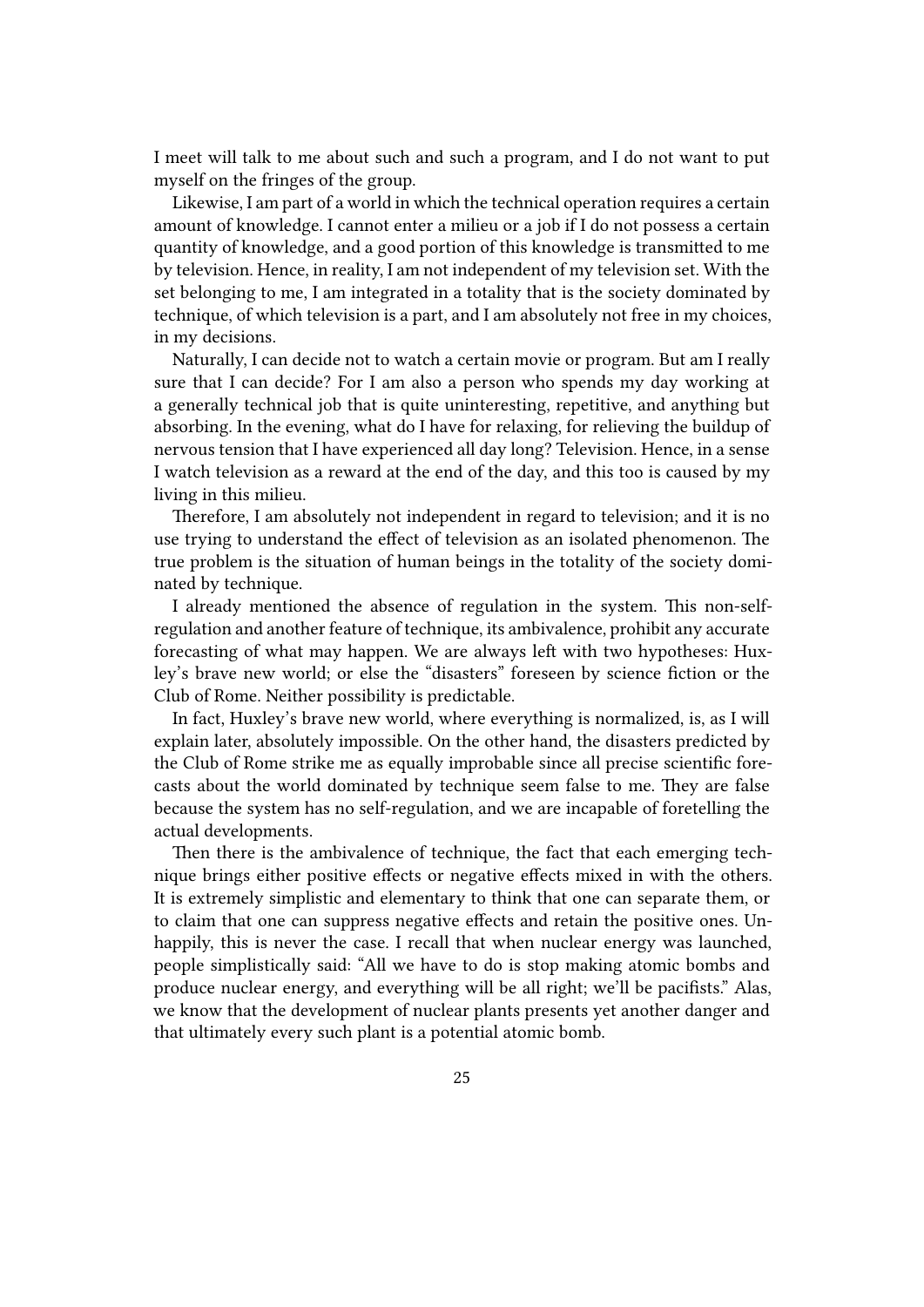Hence, the effects are by no means clearly separated. When we think of chemical products, we must bear in mind that a chemist comes up with a product of which we know certain effects. The secondary effects are only revealed a long time later; we are unable to discern them in advance. The same is true of fertilizers, medicines, and so on.

Thus, the positive effects and the negative effects of technique are closely, strangely interrelated. We may say that each technical advance increases both the positive and the negative effects, of which we generally know very little. I would therefore say that I cannot endorse either Huxley or the Club of Rome because of the margin of unpredictability. No scientific forecast seems certain to me. Nor can we now say that technique will keep progressing from innovation to innovation at the rate it has moved during the past thirty years, or that, on the contrary, we are veering toward a period of stoppage, of technical stagnation, which would obviously give us a certain amount of time, a delay. Clearly, a work like Huxley's or a cry of alarm like that of the Club of Rome is meant to alert us, to warn us of certain possibilities that lie ahead, but there is no way that we can tell which possibility is bound to come true.

Still, one thing seems absolutely certain: the difference and opposition between the development of the system of technique on the one hand and society and human beings on the other.

People have said, and I myself have written, that our society is a society dominated by technique. But this does not mean that it is entirely modelled on or entirely organized in terms of technique. What it does mean is that *technique is the dominant factor, the determining factor within society,* which is altogether different from Huxley's brave new world.

Society is made up of many different factors. There are economic factors, there are political factors. Human beings, as I have said, have an irrational element. Hence, being irrational and spontaneous, they are not fit for technique, and society, being habituated to ideologies, being historical and a result of the past, and existing in an emotional world of nationalisms, is as irrational as humanity and as unfit for technique.

The result is a shock, a contradiction, a conflict between the system of technique, which augments according to its own laws, and the society dominated by technique. To follow a comparison that I employed to shed light on the relationship between technique and the system of technique, it is almost like cancer developing in a live organism. But I do not mean to say that technique is a cancer; this is just an analogy to present the problem more effectively. Cancer, the cancerous cells, proliferate according to their own law. Cancer increases with its own specific dynamism; and it does so within a live organism, within a different set of cells, which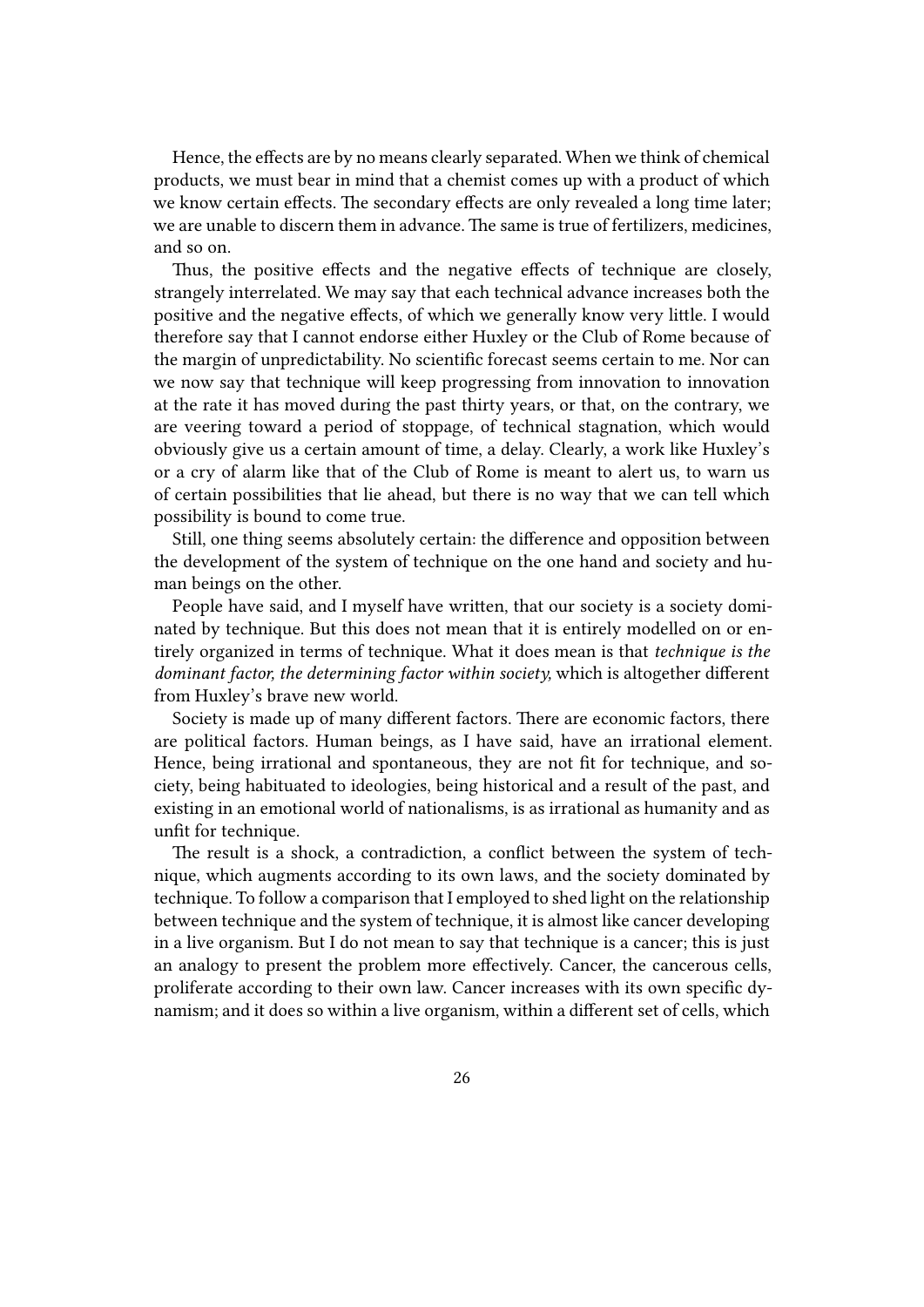obey different laws and which will be disturbed, sometimes completely unbalanced and disrupted, by the development of cancer.

The system of technique is rather similar in that it is located inside the society dominated by technique. Hence, one may say that wherever the system of technique advances, there is a greater disturbance of the social milieu and the human groups. In other words, there is a growth of what might be called a certain disorder, a certain chaos. Hence, contrary to what we might imagine, technique is quite rational, the system of technique is quite rational; but it does not subordinate everything to this rationality. There continue to be areas that are absolutely not subject to the system of technique; hence, some kind of crisis occurs. That is why I simply do not believe in the possibility of Huxley's brave new world. What we actually observe is a technical order, but *within* a growing chaos.

Will this state of affairs continue? Does this situation have no solution? As a matter of fact, we do not see any possible historical solution. It is quite simplistic, quite elementary to say that "we have only to adjust to technique" or "society has to be organized according to technical means." What this actually signifies is that during the five hundred thousand years of our existence, we have developed in a specific direction, and now we are suddenly being asked to change. Well, I am simply saying that we cannot suppress half a million years of evolution in a few short years. What we can predict for sure is that if the growth of technique continues, there will also be a growth of chaos. This does not at all mean a void or a crumbling of societies, but difficulties *will* increase.

Let us apply what we just learned about the milieu. We have developed (and here I might allude to Toynbee's theory of challenge) only when encountering challenges, only when meeting new circumstances to overcome. In a sense, the new challenge to us is our own invention, namely technique. But this is not necessarily negative. We are called upon to surmount technique just as we have surmounted the difficulties of society or the difficulties of primitive nature. In short, this is an expression of life, for life is a series of imbalances successfully restored to a state of equilibrium. Life is not something static that has been organized once and for all. Hence, this challenge of technique may be positive so long as we fully understand that it is a challenge to be overcome and that it is a fundamentally serious issue.

If, for instance, human beings had not taken seriously (and no intellectual interpretation was necessary) the challenge posed by cave bears, then they would very simply not have survived. Then, it was an immediate challenge, which they experienced constantly. At present we are obliged to travel a long intellectual road in order to understand the crux of the matter.

Given the current extent of relations between the system of technique and the society dominated by technique, and the extent of the true problems raised by technical development, no political action in the normal, strict sense of the term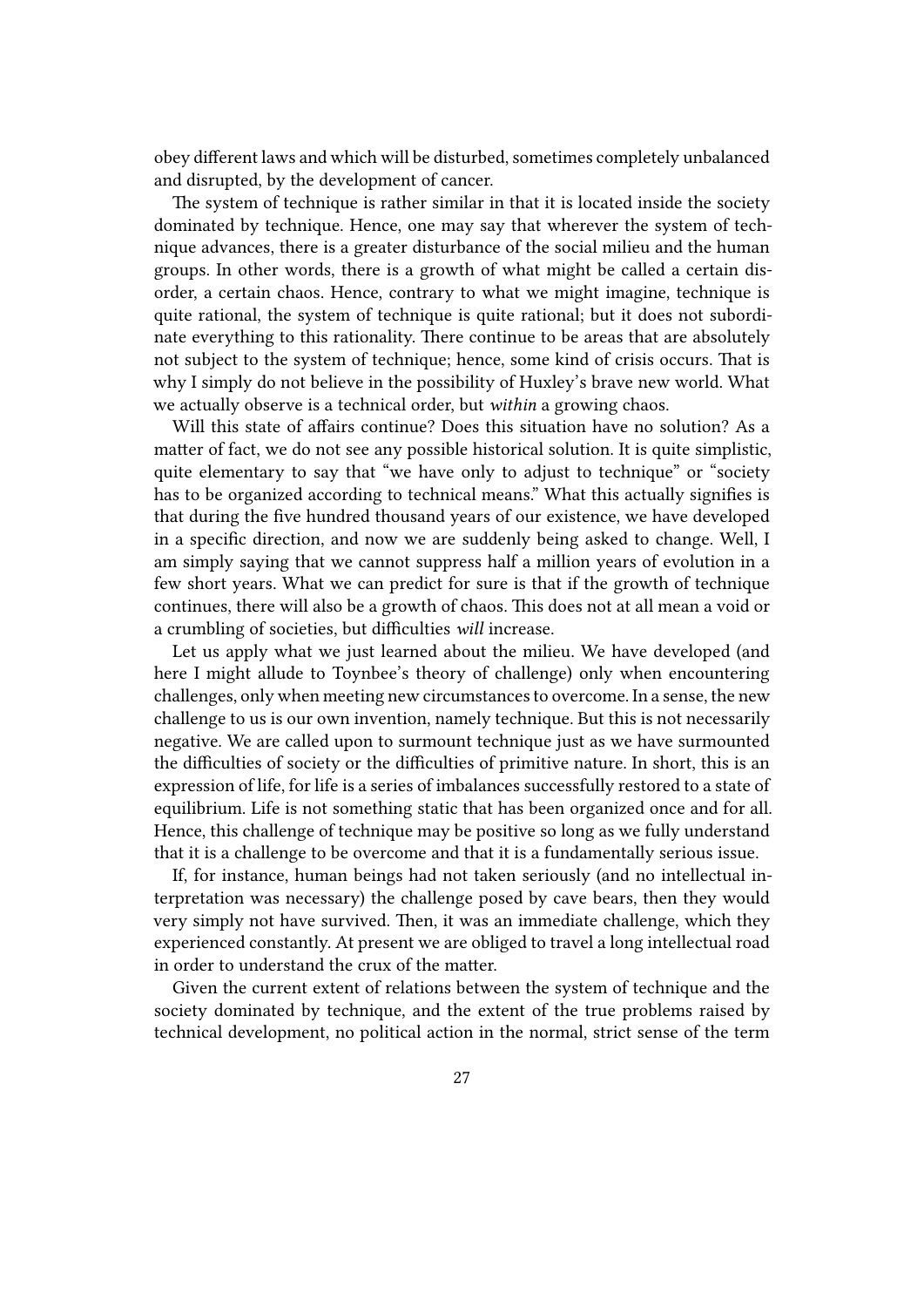is adequate today. On the one hand, the politician and the political institutions are totally incapable of mastering technique. They are incapable of normalizing the techno-social phenomena and steering them. Our institutions were invented between the seventeenth and the eighteenth centuries, and they are adapted to situations that have nothing to do with what we now know. One need merely recall the total impotence of the legal system in fighting pollution. Obviously, we can always issue decrees and pass laws, which sufficed for the problems of society one hundred years ago. But none of this is effective against pollution, and I could multiply the examples along these lines.

Likewise, as we have already said, the politician is totally unfit for technical problems. But just as we cannot master technique, so too the politician cannot rationalize behaviour or find a new organization for society. For this would require the most totalitarian and the most technical government that has ever been imagined. However, we are not about to create such totalitarian or technical governments. At most, we have political authorities that are gradually and with difficulty adapting a few old governmental methods to new instruments. Indeed, when politicians realize the full scope of the problem, they become totally impotent. Hence, I believe that politicians can change neither technique nor human beings and society. In any case, for the challenge now facing us, we cannot expect any response along the road of traditional politics.

Politics is in no way acting upon technique and its problems. It is actually providing a framework for the events and trying to respond to the circumstances. In short, there is no such thing anymore as largescale politics. It is quite astonishing to see the extent to which the great ideological systems—for instance the Communist systems in both the Soviet Union and China—have vanished, giving way to step-by-step policies. The USSR and China are totally falling in line in terms of the development of technique, and are therefore in the same situation as the Western world. Indeed, I believe that modern society has two entirely different, entirely distinct levels: the level of appearances and phenomena; and the level of structures.

In appearance, there are many movements, changes and events. Not so long ago the World Council of Churches investigated the question: "What is Christianity becoming in a changing society?" As if—and we all believe this—as if change were the fundamental trait of our society! The only thing that is really changing is appearances. It is obvious that the Soviet influence, say, in Africa, is tending to replace the Chinese influence of the nineteen sixties. Granted, this is not unimportant. But ultimately, the Chinese and the Soviets are more or less doing the same thing. Hence, we witness a large number of events which always boil down to a certain number of rather simple elements. The surface may seem very agitated, but the depth remains extremely stable. One can draw a well-known comparison to the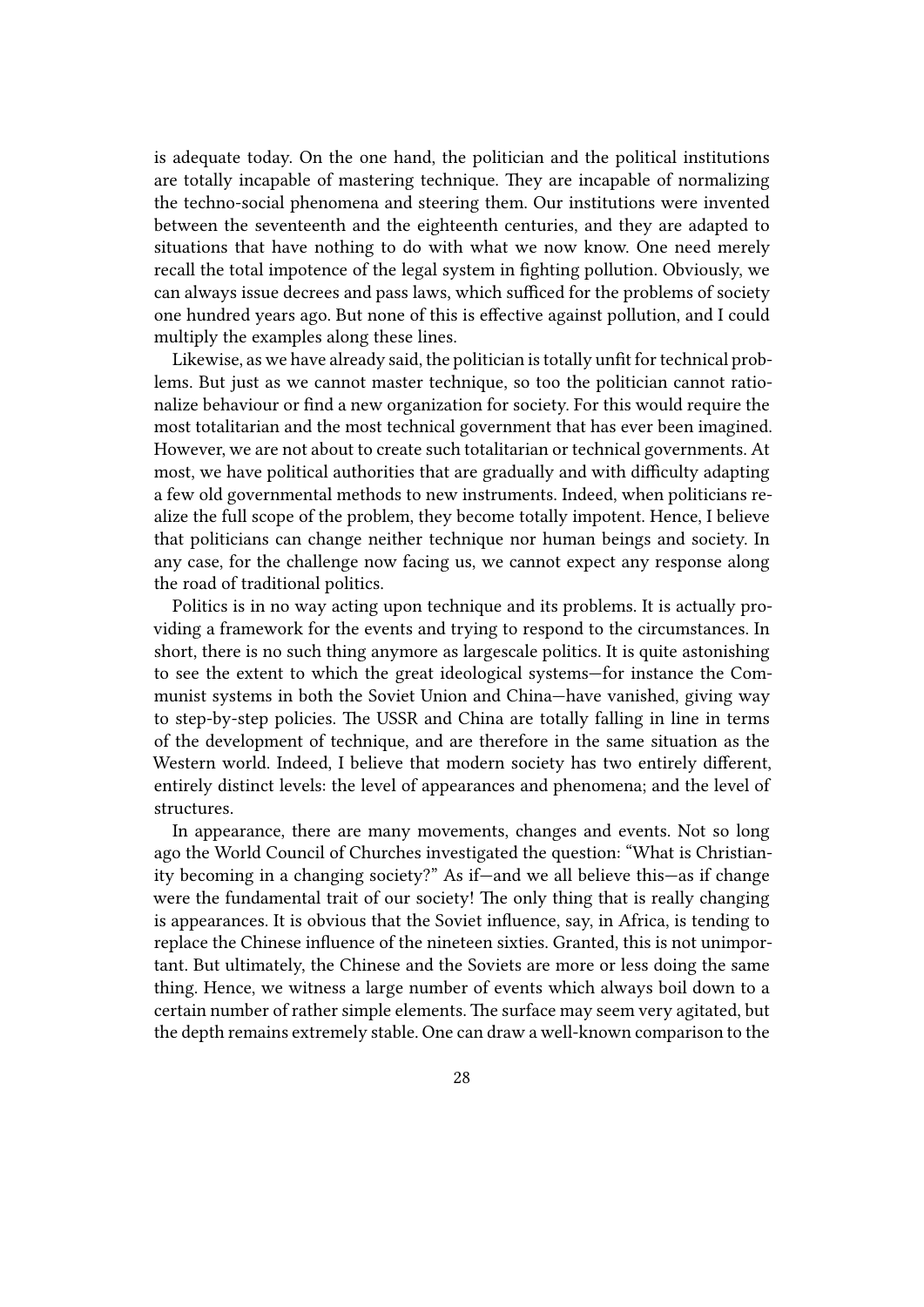ocean: the surface may be extraordinarily whipped up with waves and a tempest; but if one descends fifty metres, everything is calm, nothing is stirring.

Sociologically, I would say, we actually have three levels: the level of events and circumstances, which is always the level of politics; the level of far-reaching changes, for instance economic phenomena, which are longer-lasting and less circumstantial; and the level of stable structures, which, I believe, are given us by technique.

Technique fundamentally structures modern society. It is not that technique does not change. When I say it is stable, I am not saying it does not change. But it obeys its own law of evolution, and it is only very slightly influenced by events. It can be limited in its own development. Clearly, in the world we live in, we do not know everything that technique would allow. Blockages crop up—for instance, economic ones. In France, we know the contradictions in the National Health Service. The costs are so high that a choice must be made between extremely sophisticated medical techniques and an increase in hospital beds for the most common illnesses and operations; we cannot have both. Hence, in the basic structures, there are blockages coming from the two other levels.

However, there is no fundamental change. Technique does not obey events in any way. Yet obviously, what interests us, as people taken with information, with the news, with everything exciting and fascinating, is the events. However, the more fascinated we are by political circumstances, speeches, and ideologies, the more we leave the structures free to function as they do. We can focus on an important political discussion about the Third World, but in reality, the power of technique expands in regard to the Third World too—and this we do not see. We are so excited by events, by circumstances, by the latest news, that in regard to fundamentals, we always feel we have time. Even if we do not understand the stakes of the game in regard to technique, we always feel we have a great deal of time ahead of us. But this is not true. If technique keeps growing, then disorder will keep growing; and the more disorder increases, the greater our fundamental danger.

May one say that there is no help, no hope, that all is lost and we can only let things happen? By no means! I think that humanity—as I have already said has frequently been challenged and endangered in an equally fundamental way, and at first sight, people saw no way out. In 1935, we saw no way out from the Hitlerian dictatorship. It was something terrifying, on which we seemed to have no grip. Likewise, those who were critical of Stalinism saw no way out. We were convinced, myself included, that things would go on in exactly the same way after Stalin's death. All the same, there were a certain number of changes. Hence, we may not see any way out for now, but we should not claim that none exists.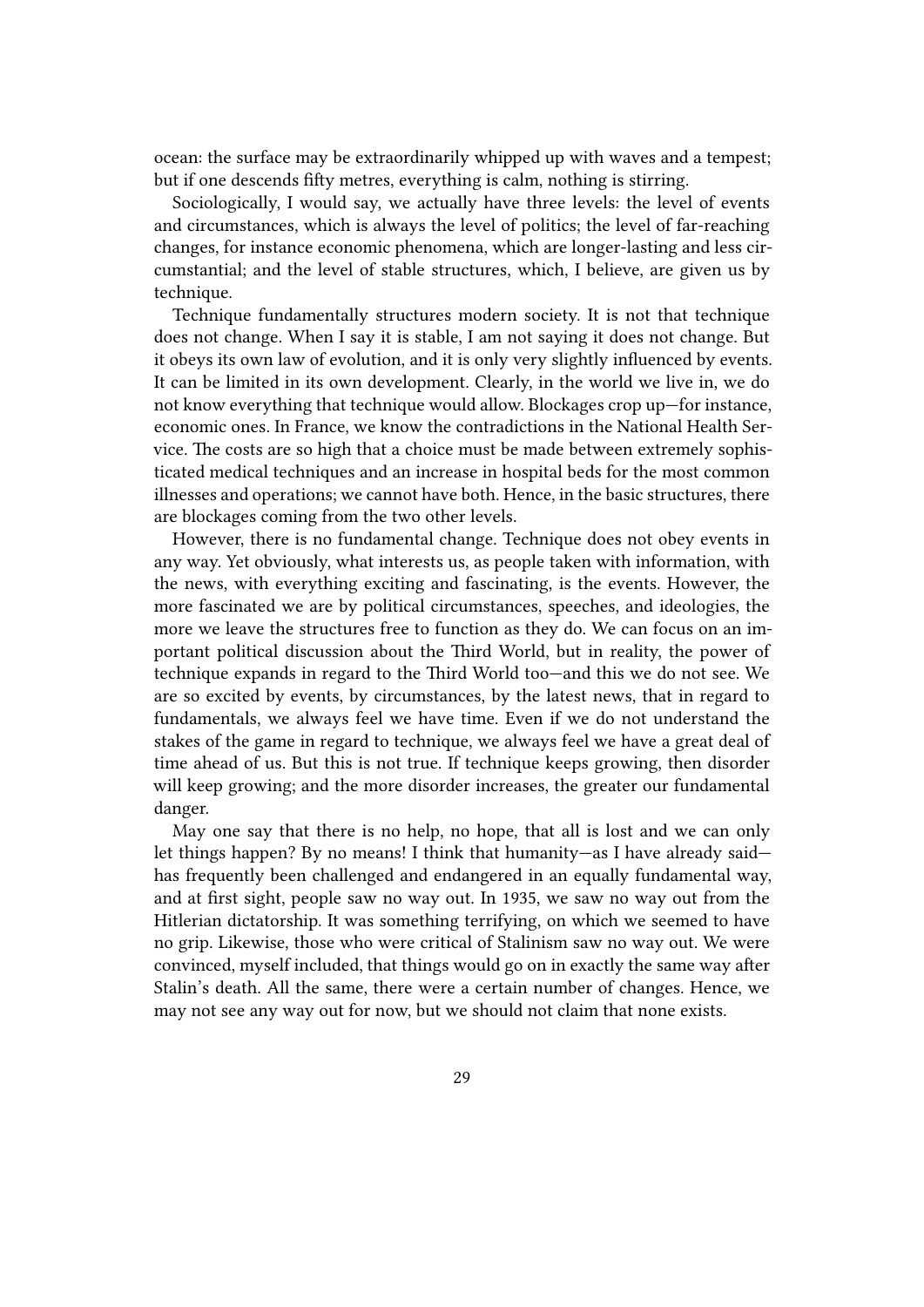I feel that, in any case, there are groups who hold out some hope. On the one hand, the groups from certain milieus that express the chaos in the midst of which we live. That is, the groups, the milieus of a certain age—youths, for instance—who feel the shock of this society most strongly and most harshly and who tend to reject it, even if, for the moment, no solution can be found.

Then there are the groups who are beginning to be conscious of what is happening. I will limit myself to discussing the antinuclear movements, because all this is very well known. The technical validity or nonvalidity of their arguments does not matter. The important thing is to be capable of posing the problem on the most basic level. Even if one can affirm that the nuclear plants are totally harmless, the real question is one of society's choice; and the antinuclear groups would therefore be right. Likewise, the ecological movements, the consumer movements, the neighbourhood associations. The latter are citizens' groups who feel that we don't get rid of problems just by electing a local government. After all, the city council can only run the municipality. Thus, we have groups who feel that everything concerning their neighbourhood life is of interest to them, and they ask to receive all documents, they discuss all the decisions of the municipal council. They are capable of arousing public opinion in certain cases. Generally, they form a mechanism that I might call a spontaneous referendum. I find this a new phenomenon and a very important one in the political world.

Then, we have to take the women's movements into account. They strike me as extremely serious and fundamental—so long as their objective is not to become masculine! That is, so long as women understand their specific role and do not wish to play the same role as men in the same work, the same framework, and the same techniques. If women become men, what is gained? On the contrary, what strikes me as fundamental is that in a society in which the masculine extreme is crystallized in technique, the feminine part, which, I would say, is focused on sensitivity, spontaneity and intuition, is starting to rally again. In other words, I feel that women are now far more capable than men of restoring a meaning to the world we live in, of restoring goals for living and possibilities for surviving in this world dominated by technique. Hence, the women's movements strike me as extraordinarily positive.

In this list of groups, I have not mentioned the proletariat or the Third World. In European countries, thoroughly permeated with Marxist thought, the proletariat was the bearer of hope for the world because, even without precise knowledge of Marx, people saw the proletariat as the most wretched, the most "alienated," people who would be forced to revolt in order to wipe out their own inhuman condition. The proletariat is, in general, thoroughly integrated in the world dominated by technique by organizations like trade unions or political parties having purely industrial views and goals, and by situations that involve the proletarian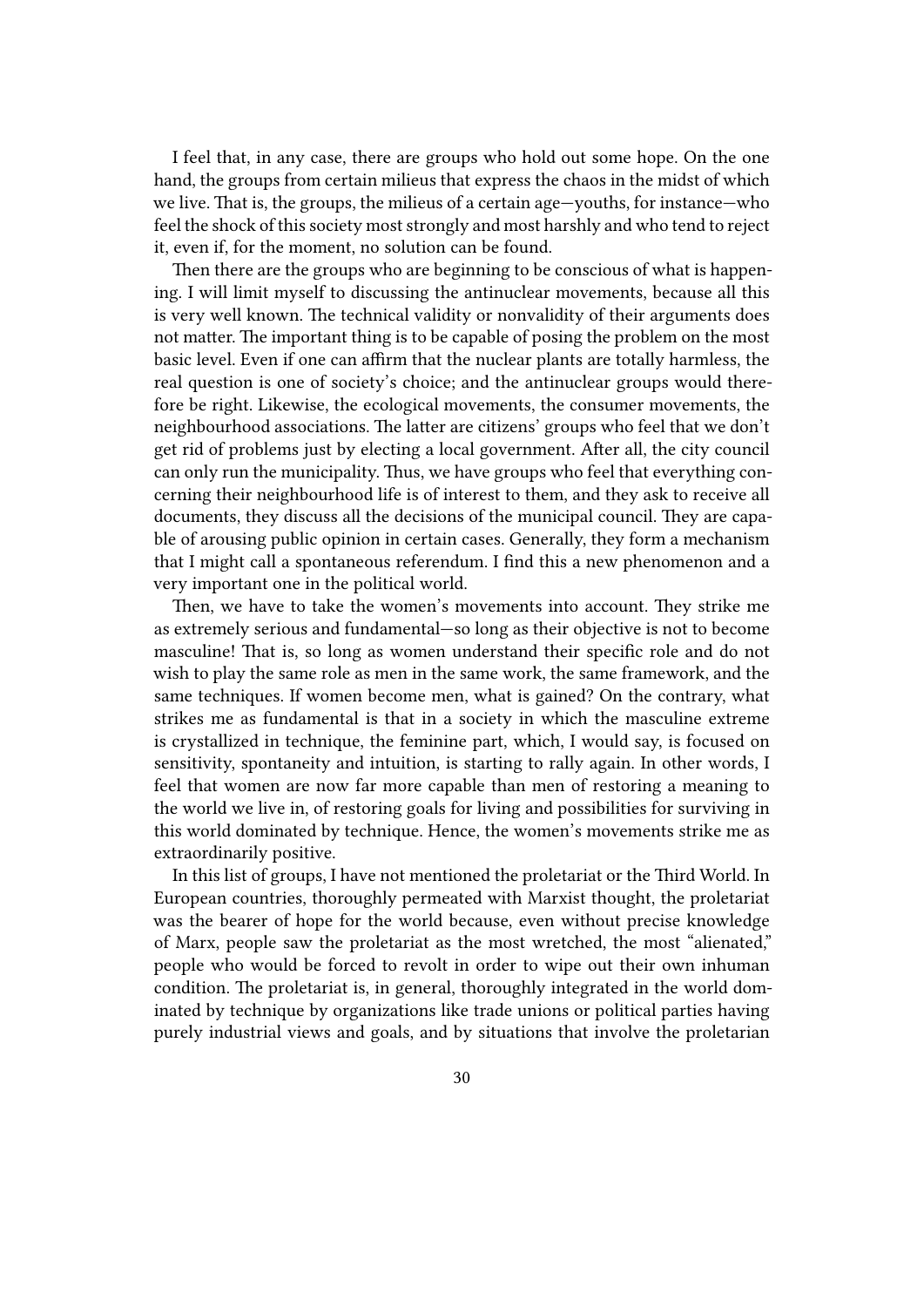in technique. Hence, the proletariat still thinks about issues in terms of the social and economic situation of the nineteenth or early twentieth centuries. Movements like trade unions do not see the new problems at all. For now, at least, and until a new consciousness is reached, I do not believe that the proletariat offers a future for humanity, any more than the Third World does.

We have already indicated that the Third World has progressively lost its specificity as the techniques introduced in those countries upset whatever was unique and singular about their cultures. I think that it is a mistake to investigate the transfer of technique. It is not enough, as is all too often said, to act with great care, to seek ways of adjustment. The transfer of technique can take place, and individuals and even certain groups in the Third World can be psychologically adapted. But in reality, the shock of technique causes a total breakup of the society. Hence, new studies on the transfer of technique will not solve this problem. The question is whether the civilizations of the Third World—India, Islam, and so on—being totally different from the Western world, are capable of absorbing Western techniques and integrating them into a totality of culture and civilization that is utterly new.

The shock of absorbing techniques has apparently destroyed the specific character of most of these societies. When one tries to rediscover the cultural roots, they seem so backward and impossible that, in the eyes of all humanity, one is dealing with an absurdity. I am thinking of what has happened in Iran with the Ayatollah Khomeini—his desire to return to a pure, hard Islam, indeed to the Middle Ages, with a rejection of all techniques, which is unthinkable and unacceptable. There is no integration of techniques into a society with a different culture. It is an either/or situation: either technique or our Islamic society. That is the conflict of Iran today. Obviously the Ayatollah Khomeini's position is absolutely untenable. He is bound to be defeated because one can no longer live without accepting techniques. Iran will have to renounce the specific nature of an Islamic society.

There is, however, a further element which makes me feel that the Third World is no longer a resource in regard to the challenge facing us. You see, the very mentality of the inhabitants of the Third World has been transformed. On the one hand, the elite have only one idea: to develop technique, to enter the mainstream of technique. Both intellectuals and politicians are fascinated with this notion, just as the rich of the Third World are interested—in the most banal sense of the term—in developing Western techniques. In both cases the goal is to enter the circuit of Western technique.

On the other hand, for the poor in the Third World, technique clearly seems like a hope, the hope of overcoming poverty. In the mythology of the Third World, technique has succeeded in making the West rise from its own poverty. Therefore, they believe all they have to do is adopt Western techniques, and they too will profit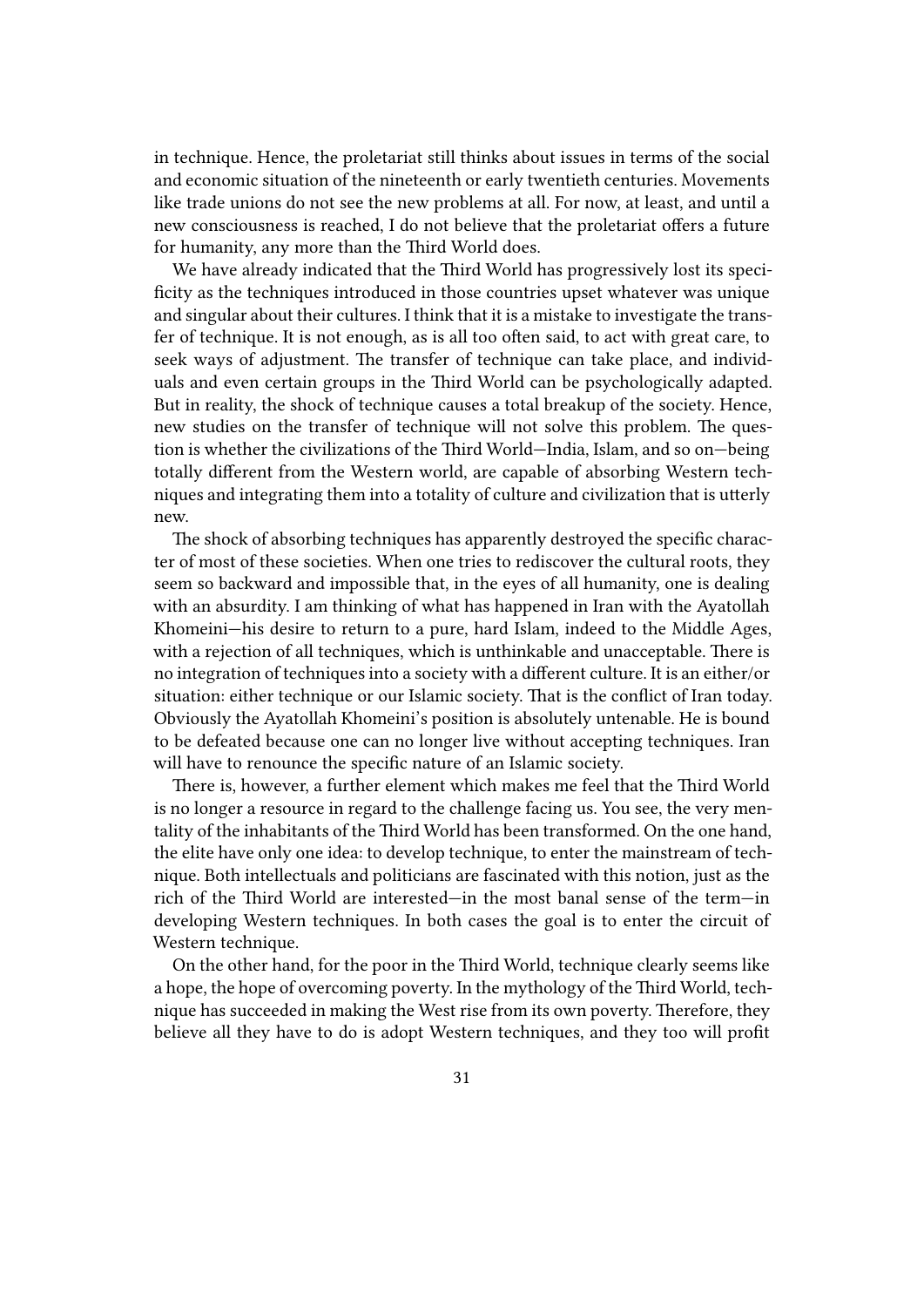from this development. One cannot contradict this notion, in the light of how poor and wretched the people of the Third World are. But they fail to realize that they are launching the twofold process of destroying their culture and entering into a universe that is totally alien to them, a universe that will bring disruptions on a psychological level and that will in fact cause, in all areas, far more serious disruptions than in the Western world. The West has adjusted gradually to its development of technique—and we know how badly and with how much difficulty. It has taken us two hundred years. How then can the Third World endure the shock, psychologically and sociologically, when it is asked to absorb this technical apparatus and this system of technique in just a few years?

Within this international framework, and especially considering what we have just said about the Third World and the gradual destruction of its unique cultures (despite the ideologies of, for example, Africanism), we must, I believe, realize that the true powers in our time are no longer the rich countries or the populous ones, but those possessing the techniques. The term "rich nation" instantly brings to mind the Arab countries with their oil. Of course, these countries do impress us greatly with their influence on all economic and political life. In fact, however, the accumulation of their wealth is not bringing any true interior development or any sort of independence from the West.

It is, I feel, very important to realize that these riches do not permit the emergence of a new type of society. They simply allow the adoption, the purchase of what the West has already done. One need only think of the very characteristic example of buying ready-made factories, delivered "key in hand," so to speak, and set up in the Arab countries. What is this? In fact, it is the implantation of Western techniques in the Arab world. Likewise, in the terrible war between Iraq and Iran, everything is Western, including the materials and the strategy. Nothing remains of Arab military culture.

Hence, the wealth of Arab countries does not give them real power. The countries with real power are those that have the technical instruments, that are capable of the technical progress that is confused with *development.* It is not real development, but simply growth, a growth of power. We ought to recall the difference that many sociologists and economists make between *growth* and *development.* Schematically, we may say that growth is chiefly quantitative and development qualitative. In an economy, aiming at growth means trying to produce more cement, more iron, or more wheat. Aiming at development means looking for the most balanced and least harmful economic structure, recognizing the value of the statement "small is beautiful," and achieving higher quality in consumption.

This distinction between growth and development obtains equally for politics and societal organization as well as for economics. So far, however, technique has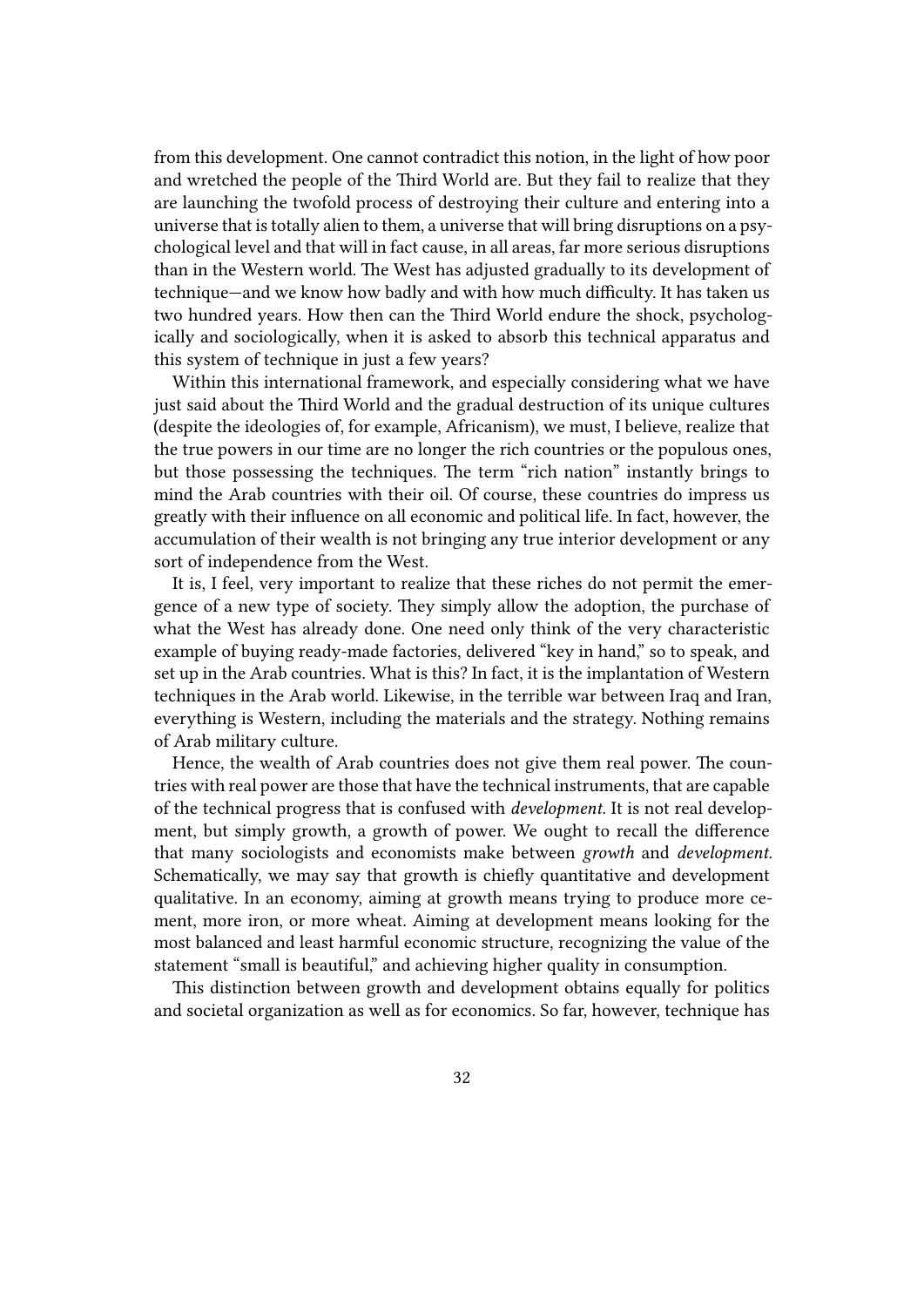always emphasized growth and the growth of power. And this power is both economic and political, of course.

By the same token, a large population does not imply real power. (This is the problem of the Third World.) People never stop emphasizing the dreadful injustice that exists because of the difference in standards of living between the Western world and the Third World. But this difference is accentuated by the very rapid advance of technique in the Western world. It is not simply the dynamics of capitalism, but rather the development of techniques. Hence, the axis of power is determined by the progression of techniques. At the same time, however, these techniques entail certain similarities. In order to exploit and to utilize techniques as much as possible and to maximize their yield, we must be able to organize society in a certain way, we must be able to put people to work in a certain way, and we must get them to consume in a certain way. Hence, the ideological oppositions are growing less and less important. The ideological and political conflicts in the strict sense of the term are rendered obsolete by the identical nature of the techniques.

Techniques are pretty much the same in the Soviet Union, the United States, and Europe, with only slightly different rates of growth. China is now moving in the same direction, evolving in the same manner, and is attempting to technicize progressively. As a result, political structures are growing more and more alike, as are economic structures. It is no coincidence that the Soviet world is beginning to talk about a market economy, a natural formation of prices through competition. Not that the capitalist system is better; rather, both sides are looking for the best forms, the most effective ways of using techniques. Likewise, the Western world is talking more and more about economic planning. Hence, an obvious convergence, with identical objectives, namely technical power, and the domination and utilization of raw materials for technique. Ideologies no longer count. Whether the discourse is Communist or capitalist, liberal or Socialist, in fact, everyone is obliged to do more or less the same thing.

I could give countless examples of these facts. For instance, when the Swedish Socialist Party was beaten by an antinuclear platform, the Liberal Party, on coming into power, realized it simply could not carry out the electoral promises it had made. Technique won out, and Sweden was forced to begin constructing nuclear plants.

This example shows the convergence of the technically powerful nations; however, this convergence does not automatically guarantee peace. All we can say is that ideological politics is now secondary, and that the conflict between the powers comes from an excess of power, an excess that extends beyond the national boundaries. In the past, people offered long explanations for the conflicts between capitalist nations, saying that capitalist production had to conquer new markets throughout the world. Hence, it was economic output that caused wars. Now, however, the risk is obviously the excessive power of the three (and soon four) great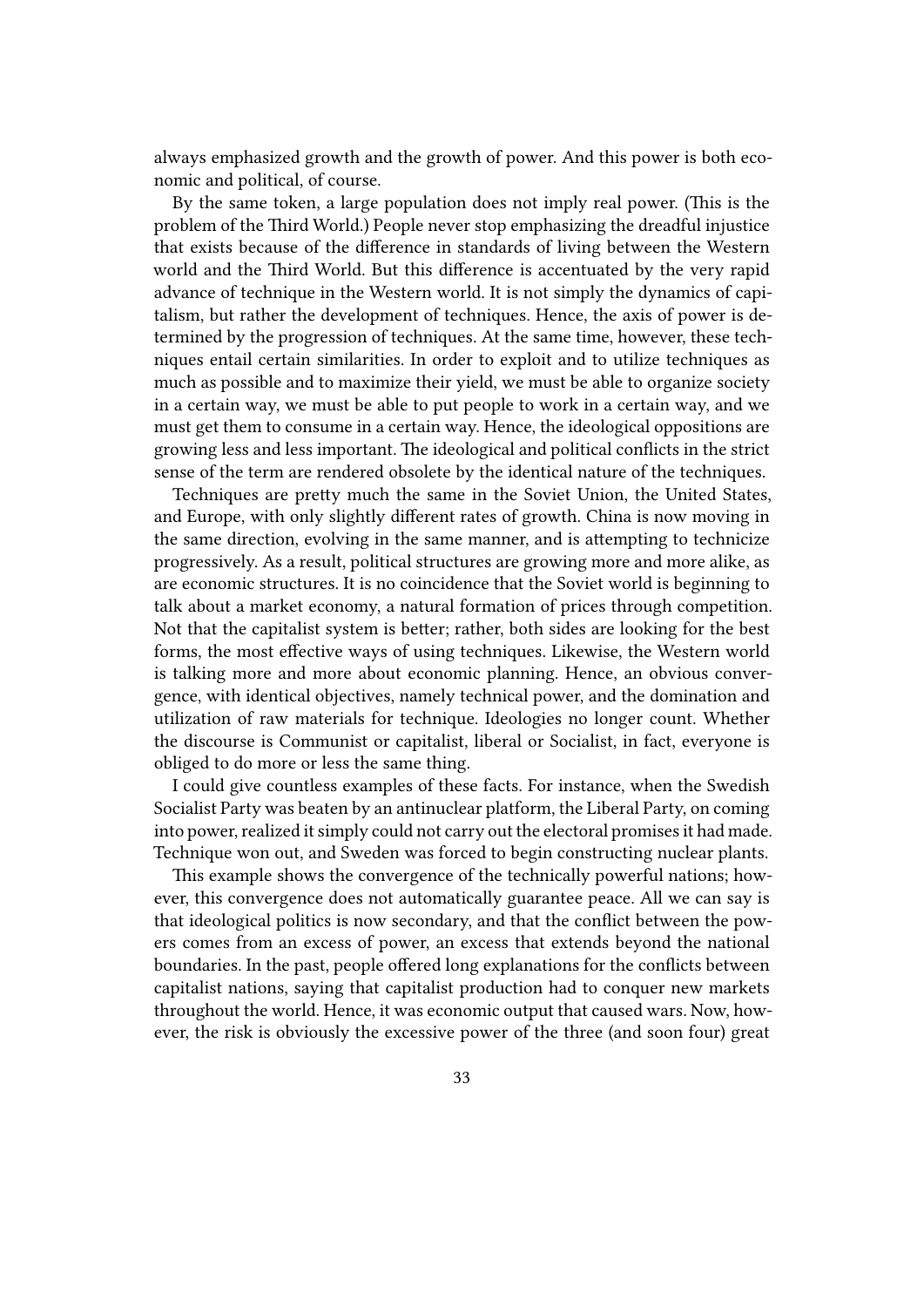creators of technique. They will soon find themselves facing one another in such a way that a conflict will be inevitable—the conflict over the use of raw materials, for example. It is a question of life and death. This, ultimately, is what endangers world peace, and nothing else.

My interpretation of the phenomenon of technique as a milieu, as a system, has led me to get involved in society, as I tried to explain earlier. However, it was never my goal to go back, to declare that technique must be eliminated. I was looking for a new direction. So I tried to reach what is known in France as "the base" of society. "The base" is the average person, the one who simply lives his or her own life, who has no great ambitions or special intellectual development; but who still has something like spontaneity, openness, often allowing him or her to understand the things that are happening, so long as they are shown, and to understand them in such a way that he or she is relatively better prepared than intellectuals, technical experts, and executives to take the values of life seriously. All this led me to concentrate on local initiatives—that is, to rely on direct and close relationships to form groups for investigating the issues that require people to take a stand on technique and the system of technique, but which are also very concrete.

Let me give you an example of ecological action in the region of Aquitaine. I tried to get intellectuals to develop a critical attitude so that they would question the very techniques they were studying. These intellectuals included scientists, lawyers and administrators. The point was not to reject administrative technique or juridical technique, but to clearly know what we were doing by employing them; to know the visible, immediate results and the secondary and less visible drawbacks. In other words, very close attention must be paid to any technical interference in the social or psychological domain. It was a great consolation for me to see people not going backward but realizing that the most highly developed technical means are not necessarily the best, even though they are the most efficient. I am thinking of insights shown by the doctors I worked with. They saw that many tests, although highly developed from a technical point of view, are ultimately no more certain than the diagnoses that were once made by more elementary procedures, but demanded greater personal commitment from the physician. In other words, a very large number of laboratory tests and clinical examinations are absolutely useless. They are technically highly developed, but often very dangerous and sometimes very painful. Ultimately physicians and surgeons (I am speaking of the most highly qualified) recognize that the results and the knowledge attained are no greater. This is an example of a critical stance in regard to the very techniques we use.

At the same time, I was obliged to remain on the fringes with all my activities. Again and again, people tried to draw me into political circles, saying that some-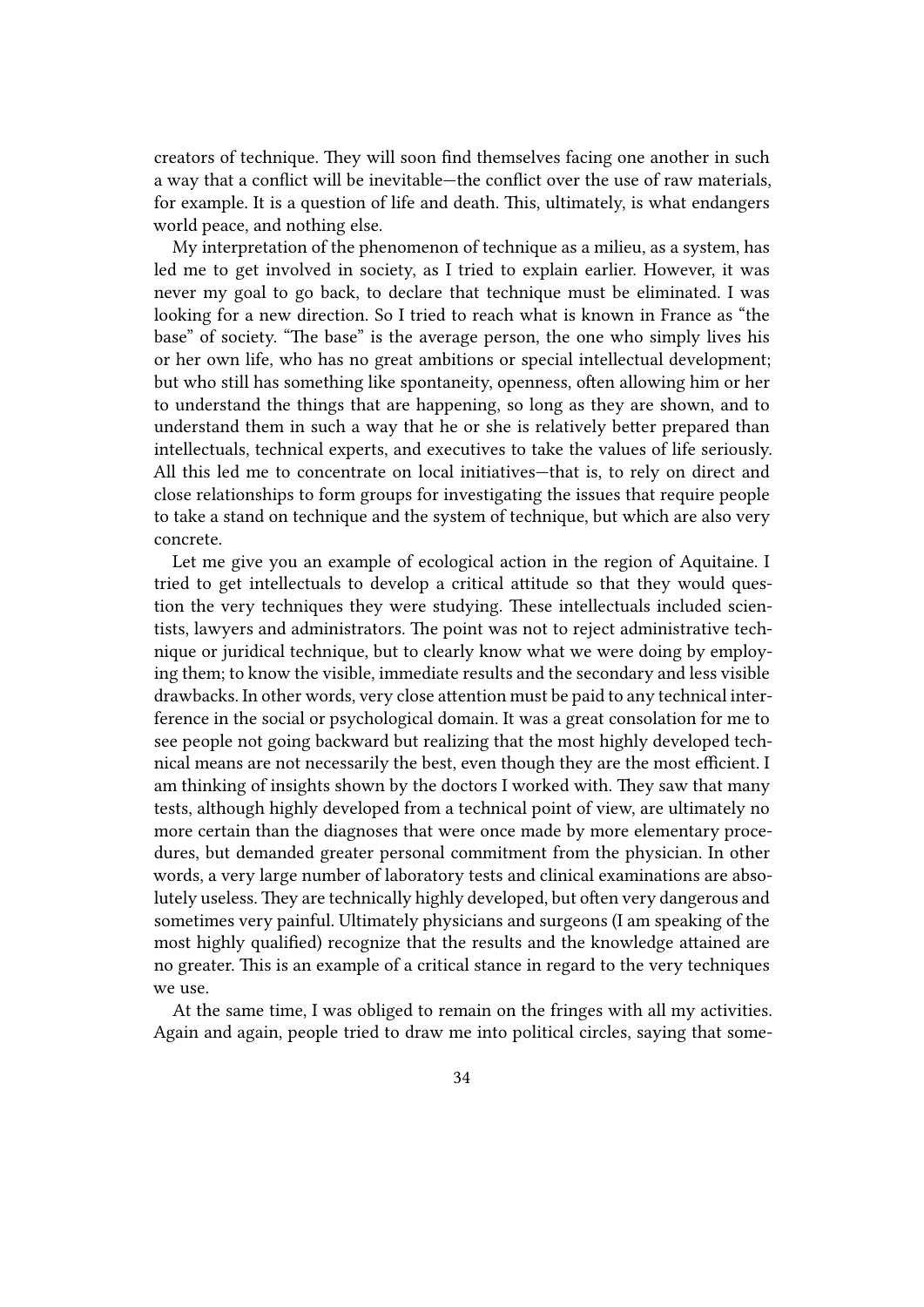thing was happening politically that might lead to the acceptance of my analyses! This is a trap for the ecological movements. I feel that any action pertaining to the milieu of technique must remain on the fringes because this milieu is extraordinarily enveloping and, I might say, extraordinarily seductive. My work, therefore, is obviously on a small scale; it requires much effort for apparently meagre results. While crowds of people adopt all the technical developments, we can act only on individual levels. Hence, this is a true artisan's work. Nonetheless I am fully convinced that my slow labour, involving small numbers of people, is actually a point of departure for an internal change in society. To use big words, confronted with the phenomenon of technique and the new milieu we live in, we must have "mutants." Not the mutants of science fiction—the technical human being with a robot's brain—but quite the opposite. To be a mutant a person needs to become someone who can use techniques and at the same time not be used by, assimilated by, or subordinated to them. This implies a development of the intellect and a development of consciousness which can come about only for individuals, but it is the only development possible.

This leads, obviously, to the problem of educating children. For a longer or shorter period, our children and grandchildren, we must realize, will be living in a technical milieu, and we cannot even for one second imagine that we can raise them without some contact with it. Once again, the point is not to refuse to admit that technique exists, because it does exist; it is our milieu.

This goes back to what I was saying about the milieu. I know that it has in fact happened that when historical societies organized, small groups or sometimes individual people absolutely refused, saying: "We want to keep living like monkeys in the forest." Of course, they could do so, rejecting the development of society. But this was no solution. Those who continued living in the forest became extinct.

In the same way, one cannot claim that we can go on living as in the nineteenth century. We cannot bring up our children as though they were ignorant of technique, as though they had not been introduced from the first into a world dominated by technique. If we tried to do that, we would make total misfits of our children, and their lives would be impossible. They would then be highly vulnerable to the powers of technique. Yet we cannot wish them to be pure technical experts, making them so well fit for the society dominated by technique that they are totally devoid of what has until now been considered human.

Hence, I think that on the one hand we must teach them, prepare them to live *in* technique and at the same time *against* technique. We must teach them whatever is necessary to live in this world and, at the same time, to develop a critical awareness of the modern world. This is a very delicate balance, and we should not delude ourselves. We are preparing a world that will be even harder to live in for our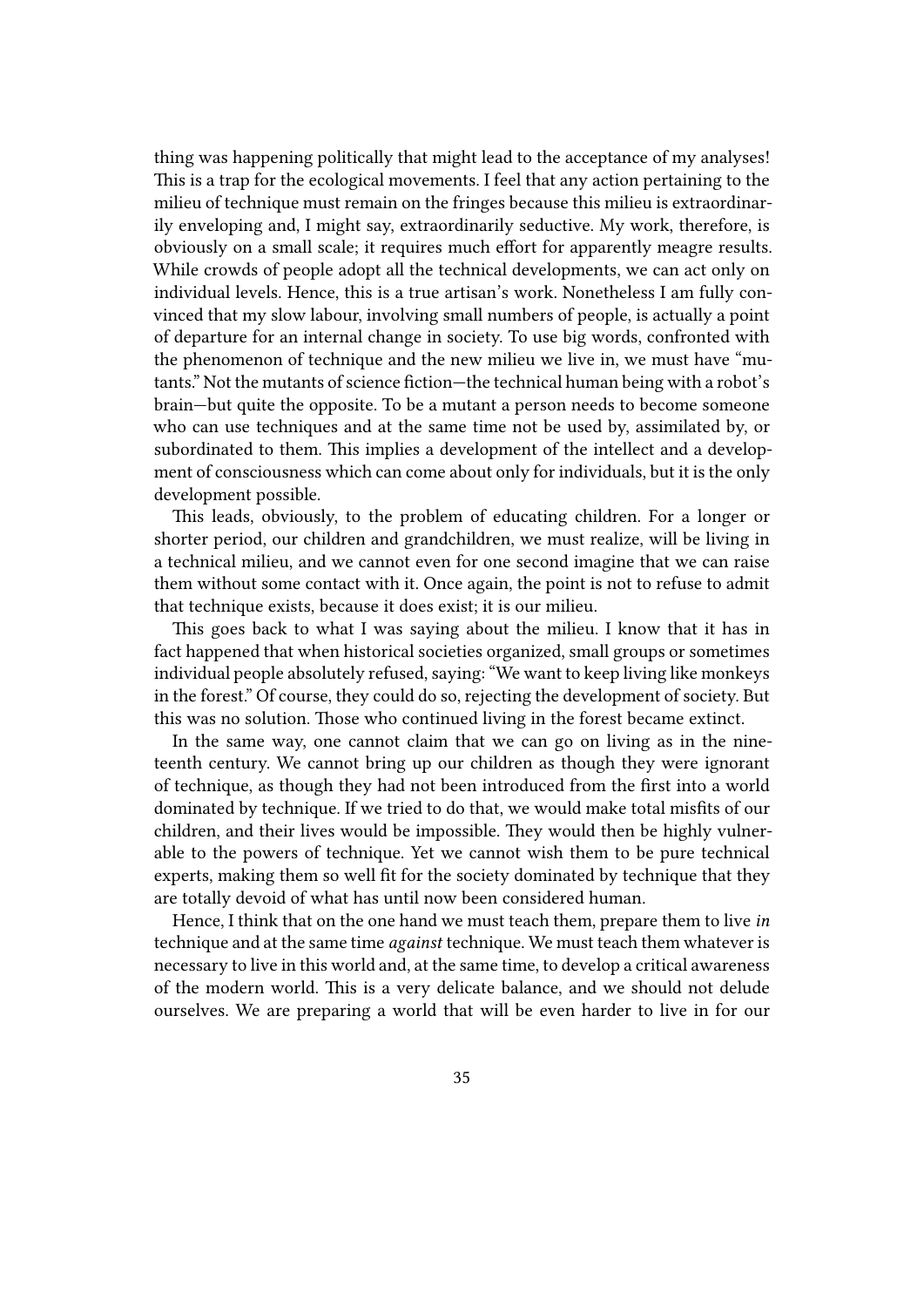children than it is for us. For us it is already complicated. And our children will be forced to deal with even more difficult situations.

Let me tell you of an experience that strikes me as dreadfully enlightening in its cynicism. I am rather well acquainted with the president of Electricite de France (the French national utilities company which is also responsible for the nuclear power plants). I was talking to him, discussing the dangers of nuclear plants point by point. Finally, in regard to two items in particular, he acknowledged that there were indeed some insoluble problems. And then he made the following extraordinary comment: "After all, we have to leave some problems for our children to solve."

That is the cynical attitude of the technical expert who knows his limits; it reveals that our children are indeed going to have difficult problems. Hence, in the immediate future, I feel that our children should be like all the others, go to the same schools as everyone else. But, at the same time, we should try to set up an alternative school, as it were, a parallel institution, where children learn to live differently and, on an existential level, learn to question the certitudes taught them in regular schools. Of course, this can be done only in communities of parents. One simply cannot provide such an orientation for life in a purely familial framework; and one cannot do work of this sort all alone with one's own children.